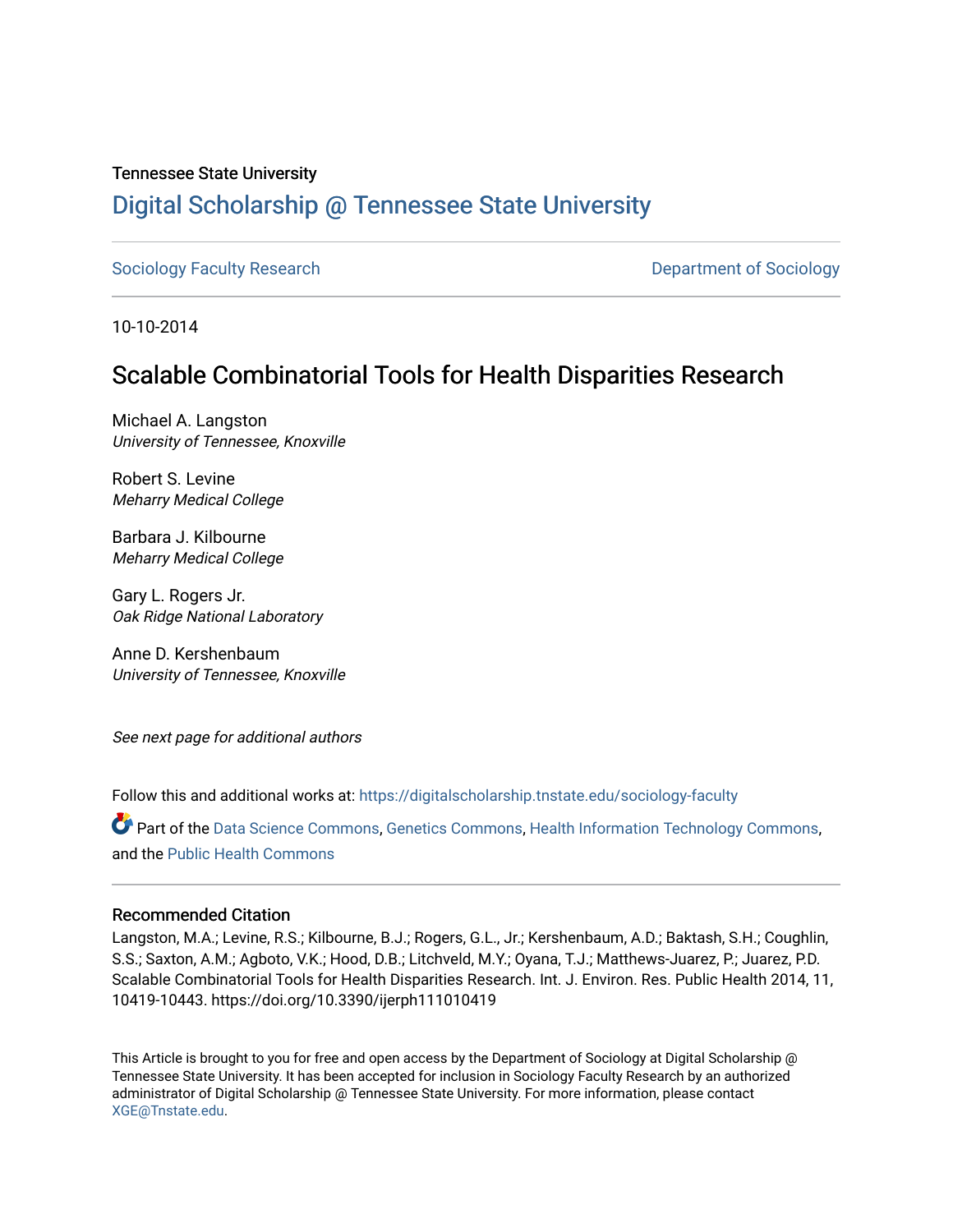## Authors

Michael A. Langston, Robert S. Levine, Barbara J. Kilbourne, Gary L. Rogers Jr., Anne D. Kershenbaum, Suzanne H. Baktash, Steven S. Coughlin, Arnold M. Saxton, Vincent K. Agboto, Darryl B. Hood, Maureen Y. Litchveld, Tonny J. Oyana, Patricia Matthews-Juarez, and Paul D. Juarez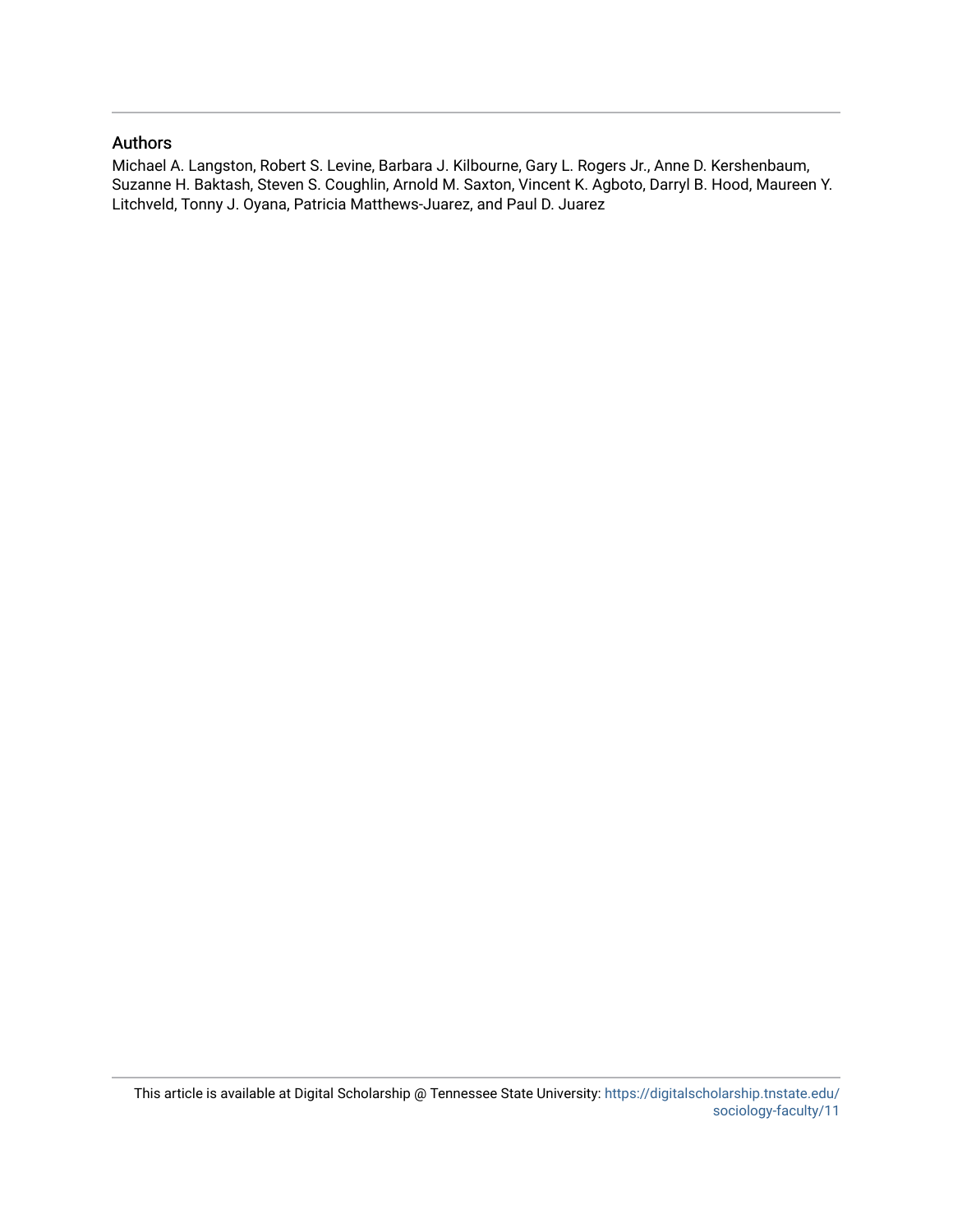*Int. J. Environ. Res. Public Health* **2014**, *11*, 10419-10443; doi:10.3390/ijerph111010419

**OPEN ACCESS**

International Journal of **Environmental Research and Public Health ISSN 1660-4601** www.mdpi.com/journal/ijerph

*Article*

# **Scalable Combinatorial Tools for Health Disparities Research**

**Michael A. Langston 1, \*, Robert S. Levine <sup>2</sup> , Barbara J. Kilbourne <sup>2</sup> , Gary L. Rogers, Jr. <sup>3</sup> , Anne D. Kershenbaum <sup>4</sup> , Suzanne H. Baktash <sup>1</sup> , Steven S. Coughlin <sup>5</sup> , Arnold M. Saxton <sup>6</sup> , Vincent K. Agboto <sup>2</sup> , Darryl B. Hood <sup>7</sup> , Maureen Y. Litchveld <sup>8</sup> , Tonny J. Oyana <sup>9</sup> , Patricia Matthews-Juarez <sup>9</sup> and Paul D. Juarez <sup>9</sup>**

- <sup>1</sup> Department of Electrical Engineering and Computer Science, University of Tennessee, Knoxville, TN 37996, USA; E-Mail: sbaktash@utk.edu
- <sup>2</sup> Department of Family and Community Medicine, Meharry Medical College, Nashville, TN 37208, USA; E-Mails: rlevine@mmc.edu (R.S.L.); bkilbourne@mmc.edu (B.J.K.); vagboto@mmc.edu (V.K.A.)
- <sup>3</sup> National Institute for Computational Sciences, Oak Ridge National Laboratory, Oak Ridge, TN 37831, USA; E-Mail: grogers3@utk.edu
- <sup>4</sup> Department of Public Health, University of Tennessee, Knoxville, TN 37996, USA; E-Mail: akershen@utk.edu
- <sup>5</sup> Department of Epidemiology, Emory University, Atlanta, GA 30322, USA; E-Mail: stevecatlanta@aol.com
- <sup>6</sup> Department of Animal Science, Institute of Agriculture, University of Tennessee, Knoxville, TN 37996, USA; E-Mail: asaxton@utk.edu
- <sup>7</sup> Division of Environmental Health Sciences, College of Public Health, Ohio State University, Columbus, OH 43210, USA; E-Mail: dhood@cph.osu.edu
- <sup>8</sup> Department of Global Environmental Health Sciences, Tulane University, New Orleans, LA 70112, USA; E-Mail: mlichtve@tulane.edu
- <sup>9</sup> Research Center on Health Disparities, Equity, and the Exposome, University of Tennessee Health Science Center, Memphis, TN 38163, USA; E-Mails: toyana@uthsc.edu (T.J.O.); pmatthe3@uthsc.edu (P.M.-J.); pjuarez@uthsc.edu (P.D.J.)
- **\*** Author to whom correspondence should be addressed; E-Mail: langston@eecs.utk.edu; Tel.: +1-865-974-3534; Fax: +1-865-974-4404.

External Editors: Stephen Thomas, Devon Payne-Sturges, Christiane Bunge, Kenneth Olden

*Received: 1 August 2014; in revised form: 30 September 2014 / Accepted: 1 October 2014 / Published: 10 October 2014*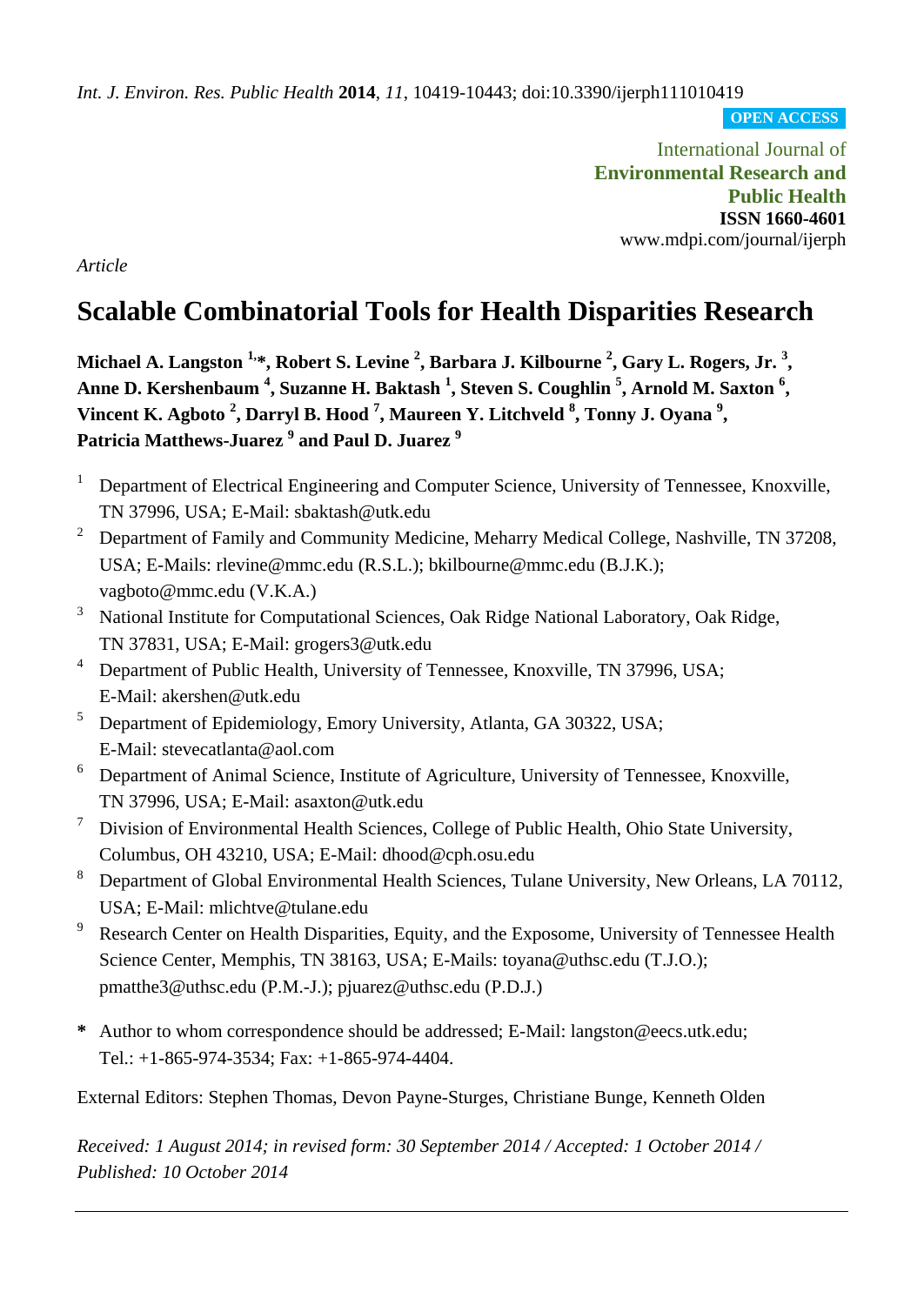Abstract: Despite staggering investments made in unraveling the human genome, current estimates suggest that as much as 90% of the variance in cancer and chronic diseases can be attributed to factors outside an individual's genetic endowment, particularly to environmental exposures experienced across his or her life course. New analytical approaches are clearly required as investigators turn to complicated systems theory and ecological, place-based and life-history perspectives in order to understand more clearly the relationships between social determinants, environmental exposures and health disparities. While traditional data analysis techniques remain foundational to health disparities research, they are easily overwhelmed by the ever-increasing size and heterogeneity of available data needed to illuminate latent gene x environment interactions. This has prompted the adaptation and application of scalable combinatorial methods, many from genome science research, to the study of population health. Most of these powerful tools are algorithmically sophisticated, highly automated and mathematically abstract. Their utility motivates the main theme of this paper, which is to describe real applications of innovative transdisciplinary models and analyses in an effort to help move the research community closer toward identifying the causal mechanisms and associated environmental contexts underlying health disparities. The public health exposome is used as a contemporary focus for addressing the complex nature of this subject.

**Keywords:** combinatorial algorithms; data science; graph theoretical techniques; health disparities research; heterogeneous data analysis; high performance computing; public health exposome; relevance networks; scalable computation

#### **1. Background**

Research on health disparities in racial/ethnic and disadvantaged groups has received increased attention in recent years. More and better data, new analysis techniques, and focused research programs have helped increase our understanding of issues and potential solutions. One such program, initiated by the authors of this exposition, is the National Health Disparities Research Center of Excellence (HDRCOE), begun over a decade ago at Meharry Medical College in Nashville, Tennessee. Supported by the National Institute on Minority Health and Health Disparities, the HDRCOE is an inter-institutional, inter-disciplinary center designed to study the complex relationships between human factors, community context and macro social forces that may lead to health disparities.

A newly established center, with which this paper's authors are also intrinsically affiliated, is the Research Center on Health Disparities, Equity, and the Exposome (RCHDEE) at the University of Tennessee Health Science Center in Memphis, Tennessee. The RCHDEE is a collaboration that brings together academic and community partners to conduct health disparities research in an effort to promote healthy neighborhoods and help eliminate disparities.

The public health exposome model [\[1\]](#page-19-0) identifies environmental exposures in four broad domains: natural, built, social, and policy. This model is used to guide the RCHDEE's research agenda. It builds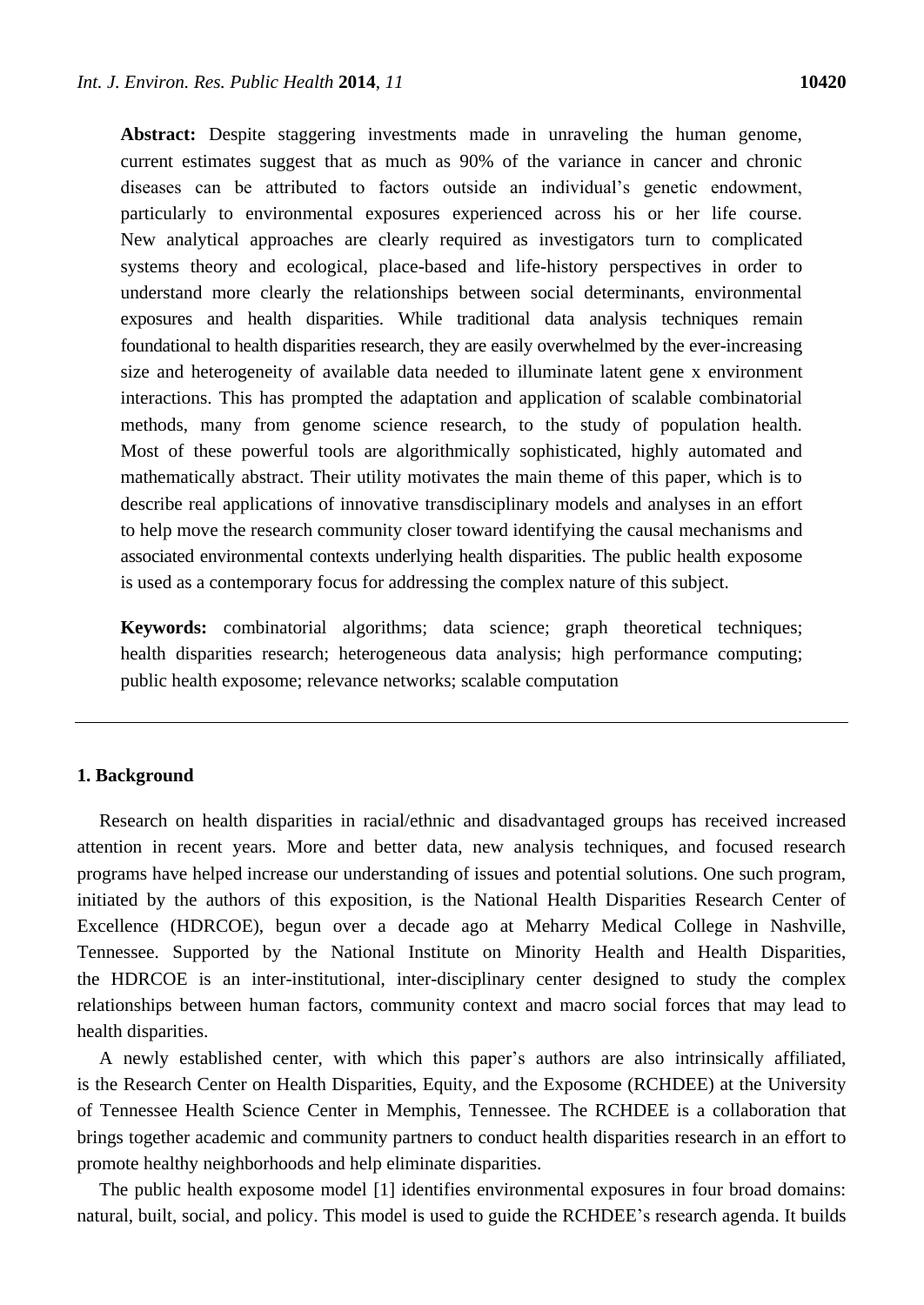on the exposome paradigm [\[2\]](#page-19-1), and is aimed at describing the effects of multiple and cumulative environmental exposures from conception to death on population health outcomes using a life stage approach. The RCHDEE brings together a transdisciplinary team of investigators with training in traditional epidemiologic and statistical methods with those proficient in the use of advanced computational, multi-level, and spatial models and analytics [\[3\]](#page-19-2).

A complete understanding of the mechanisms through which multiple and cumulative environmental exposures across the life span can affect individual and population health is not yet attainable. Nevertheless, the public health exposome model can help generate hypotheses and interpret ways in which population health outcomes are the combined product of the presence or absence of individual and ecological risk and protective influences. These may include social determinants, life events, epigenetics, toxic exposures, social networks, access to healthcare, and numerous other subtle and under-appreciated factors.

An amalgam of diverse scientific techniques are described in this paper: computer science, mathematics and statistics join forces with data interpretation and domain knowledge to elucidate both known and previously unrecognized variable relationships, and to generate testable hypotheses on an unprecedented scale. Pioneering graph theoretical methods and their application to modern health disparities research are employed. Practical use is made of lessons learned over the last two decades in the analysis of high throughput biological data. While standard techniques can scrutinize at most a handful of parameters for obvious dependencies, combinatorial methods are able to extract latent signal from a sea of even only modest correlations spread across an entire spectrum of available variables. A prototypical toolchain and illustrative examples are also presented.

This work can be placed in the context of health science research transformations or paradigm shifts [\[4\]](#page-19-3). Urged by the National Cancer Institute and the National Institute on Environmental Health Sciences, the scientific community has developed thematic recommendations [\[5\]](#page-19-4) for health disparities investigations that include transdisciplinary knowledge integration, data sharing, and an expanded use of quantitative methods to include multilevel analyses, spatial analysis, and the utilization of so-called "big data." In a companion paper [\[6\]](#page-19-5) we discuss many of these issues in depth.

## **2. Introduction**

In an all-too-common scenario, epidemiologists, social scientists and other research personnel labor over data reported at an aggregate level and categorized by location (say, for example, boroughs, counties and parishes). Yet despite the burgeoning richness of available information, only a limited number of items are considered. Regression may be used to estimate the individual effect of a single explanatory variable on an outcome. This in turn may seriously overweight the presumed significance of that one variable, and discount the importance of complex and convoluted relationships that are often hidden within the data [\[7\]](#page-19-6). The virtual avalanche of explanatory variables now readily available renders traditional methods and models such as these inadequate for modern relational analysis.

Scalable computational techniques (those that remain practical and efficient when applied to ever larger problems and/or platforms) are needed to handle the gigantic volumes of inhomogeneous data now streaming on line, and to identify more accurately the full range of variables relevant to outcomes. The techniques we describe in this paper represent just such an approach. Born of our long-standing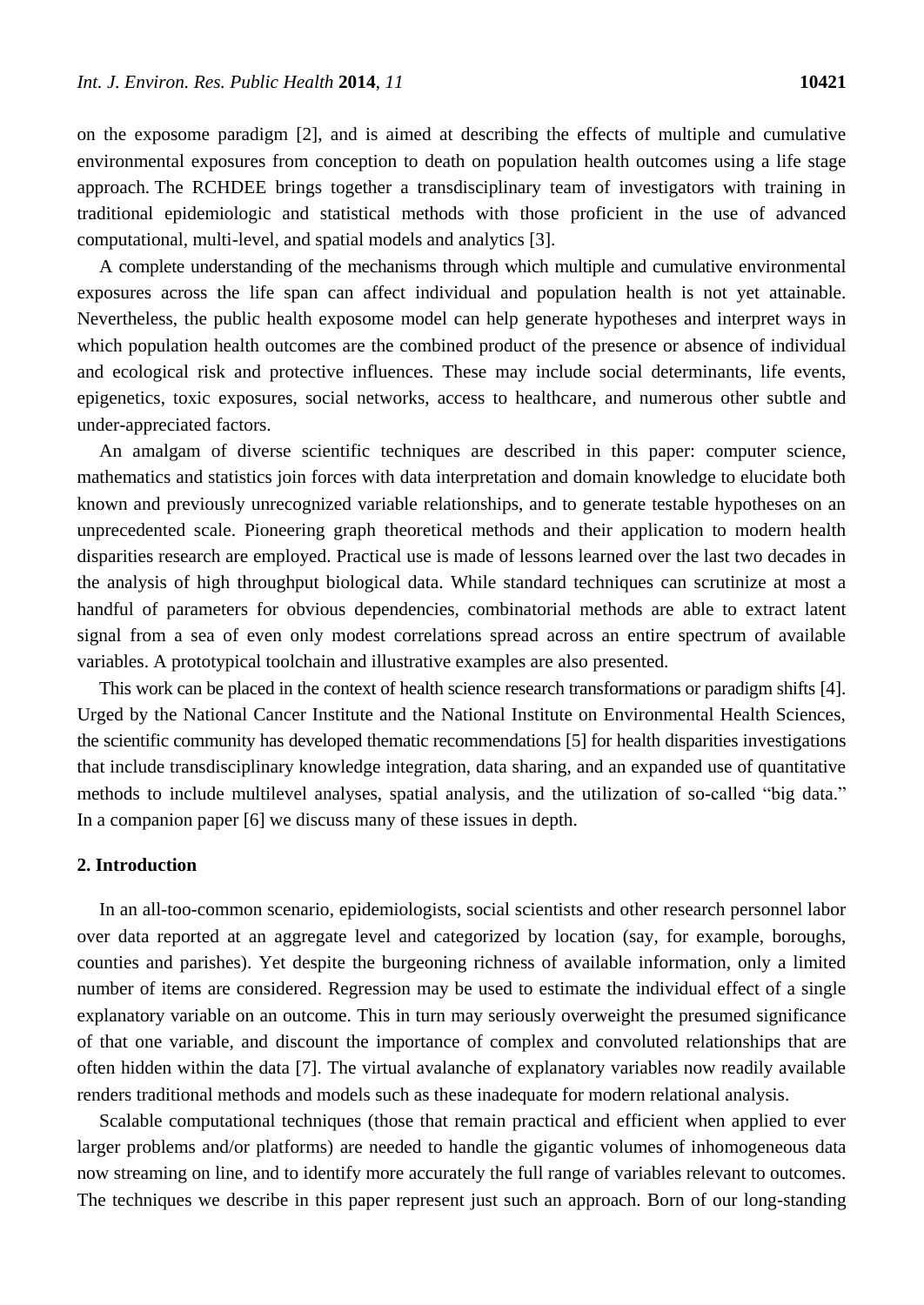work in graph algorithms, parameterized computing and complexity theory, we achieve scalability through mathematical abstraction, eschew bias by assuming no prior knowledge, gain asymptotic efficiency with emergent algorithmic techniques, and winnow out all but the most likely feasible solutions without sacrificing an effective examination of all explanatory variables. Our approach applies powerful graph theoretical algorithms to scan the entire solution space and organize explanatory variables into tightly inter-correlated groups. It then prioritizes those groups most closely related to the outcome under study, so that their significance can be confirmed or refuted with widely available standard, traditional analytical methods.

By harnessing state-of-the-art tools such as these, social behavioral scientists are able to realize the increasingly popular promise of "big data." Compelling hypotheses can now be the output of the discovery process, not just the input to experimental design. What's more, the data can speak for itself, in that complex and subtle relationships can be discerned without pre-conceived notions, long before plausibility much less causality can be established. This approach provides the opportunity to uncover relationships we might otherwise never even have thought to consider, perhaps because we are biased by our previous training and experience, or because we are intimidated by the sheer size of the solution space.

Powerful new analytical techniques such as those we will describe have the potential to revolutionize and help automate various important aspects of health disparities research, just as they have in computational molecular biology. Indeed, much of what we have learned is based on our many years spent designing algorithms for the analysis of high throughput biological data. Today's health disparities research, like genomic science before it, benefits from the timely confluence of broadening resources and emerging technologies. See Figure 1.



Figure 1. A confluence of resources and technologies.

Parallels between high throughput biological data analysis and health disparities research are worthy of discussion. One property common to both fields is found in the discovery process. The search for signature disease genes (those with allelic variants thought to be primarily responsible for disease) has largely been a failure. Single gene predispositions certainly exist, but it turns out that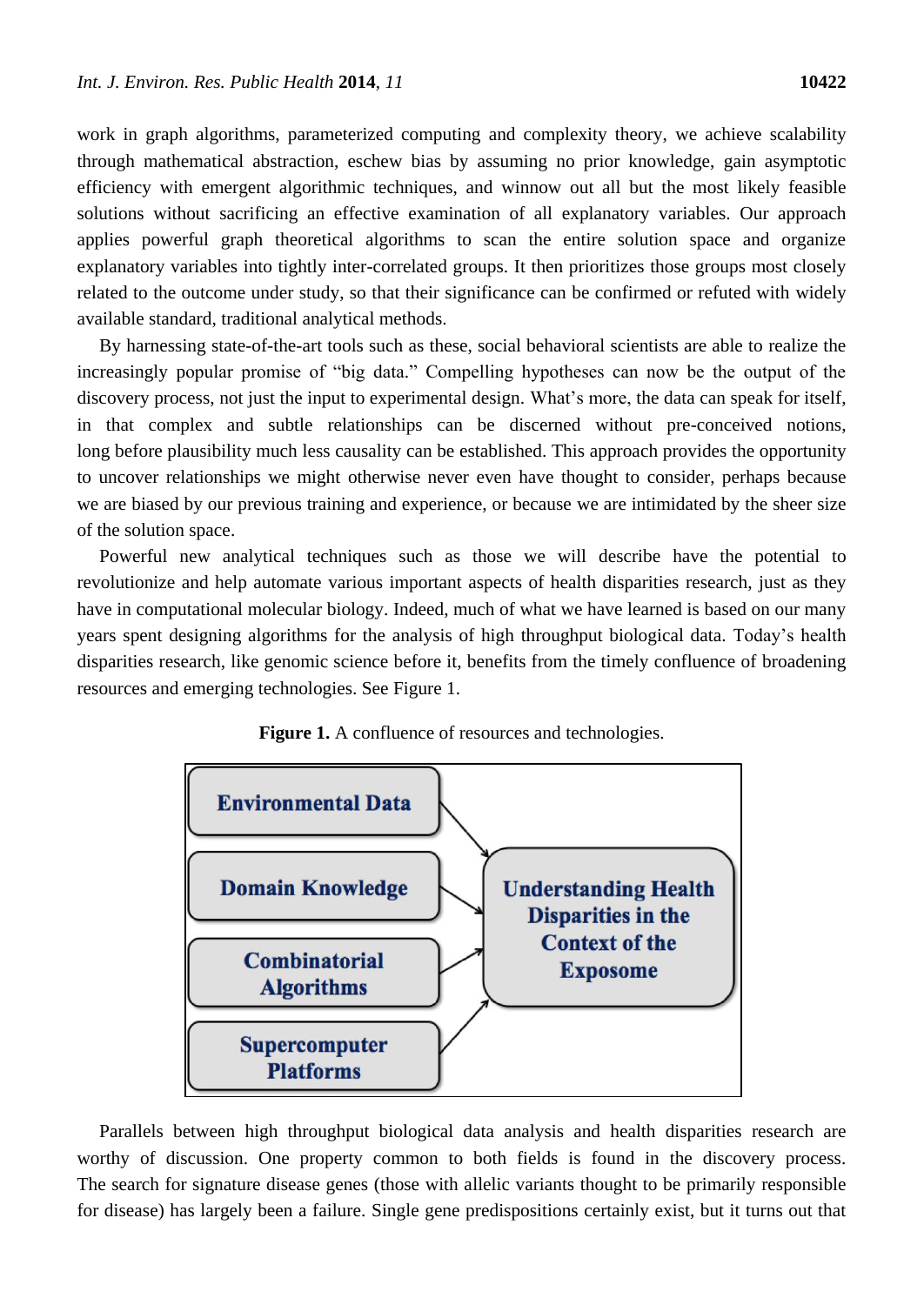the genetics underlying most diseases appears to be overwhelmingly *complex* (non-Mendelian) and thus due, not to a single DNA locus, but instead to numerous loci scattered throughout the genome. Moreover, some of these sites lie within cis-regulatory elements, others seem to effect the expression of distal genes, and still others have no discernable effect on coding regions at all. It seems, therefore, that three-dimensional structure, not mere nucleotide sequence, is critical. In addition to all this, there are epigenetic, environmental and numerous other factors that come into play. The point is that genetic actors in disease often work within complicated, poorly understood, and highly nonlinear relationships. Analogies to actors in the social sciences are surely manifest to almost anyone who has tried to unravel complex relationships in the health disparities domain. This observation prompts a need for powerful, scalable computational tools, not unlike those developed to study high throughput, high dimensional biological data, that can extract not just one or a few but all possible combinations of interrelated factors.

The parallel continues as we grapple with difficulties posed by known but accepted shortcomings in data quality. Data in both fields are often unstructured, noisy, mis-measured, mis-labeled and mis-aligned. Missing values and inconsistent scales further compound the problem. A huge assortment of combinatorial and statistical strategies has been developed for dealing with these sorts of issues in modern biological science. We have learned how to modify and leverage these strategies in applications to health disparities research, rather than re-inventing them or, worse yet, continuing on the path of traditional low-throughput analysis as if no better methods were available.

Finally, and most foundationally, both fields focus on variables, items that are measured. In biology a variable may mean a gene, a transcript, a protein, a metabolite or some other omics unit. In health disparities research, we are more likely to focus on variables closely associated with social determinants, such as employment, education, ethnicity, access to healthcare and so forth. Both fields also employ correlation. Despite obvious shortcomings, for example, the unfortunate and ceaseless confusion with causation, correlation is fundamental to quantifying relational strength. We therefore find that, just as genes may be highly correlated by their expression profiles over a set of stimuli, variables associated with social health determinants may be highly correlated by the manner in which they vary across spatial or temporal units. Classic biological analogies include "relevance networks" and "guilt by association." See, for example [\[8,](#page-19-7)[9\]](#page-19-8). In the sequel, we will refer to variables as vertex labels and correlations as edge weights in graphs constructed from raw data in preparation for analysis.

#### **3. Graph Theoretical Utility**

At this point one might ask: what advantages does graph theory have, and how does it scale to immense, otherwise recalcitrant problems? The systematic study of graph theory can be traced back nearly 300 years, at least as far back as the seminal work of Euler on crossing the seven bridges over the Pregel River in Königsberg, Prussia [\[10\]](#page-19-9). Since that time, graph theory and graph algorithms have grown to become mainstream subjects in mathematics, computer science, operations research and related disciplines. Well-known sample problems and methods include graph coloring, planarity testing, graph Hamiltonicity and network flow, to name just a few. Today, graphs are used to model everything from electrical circuits, to chemical compounds, to biological pathways, to transportation and social networks, and even to the so-called information superhighway.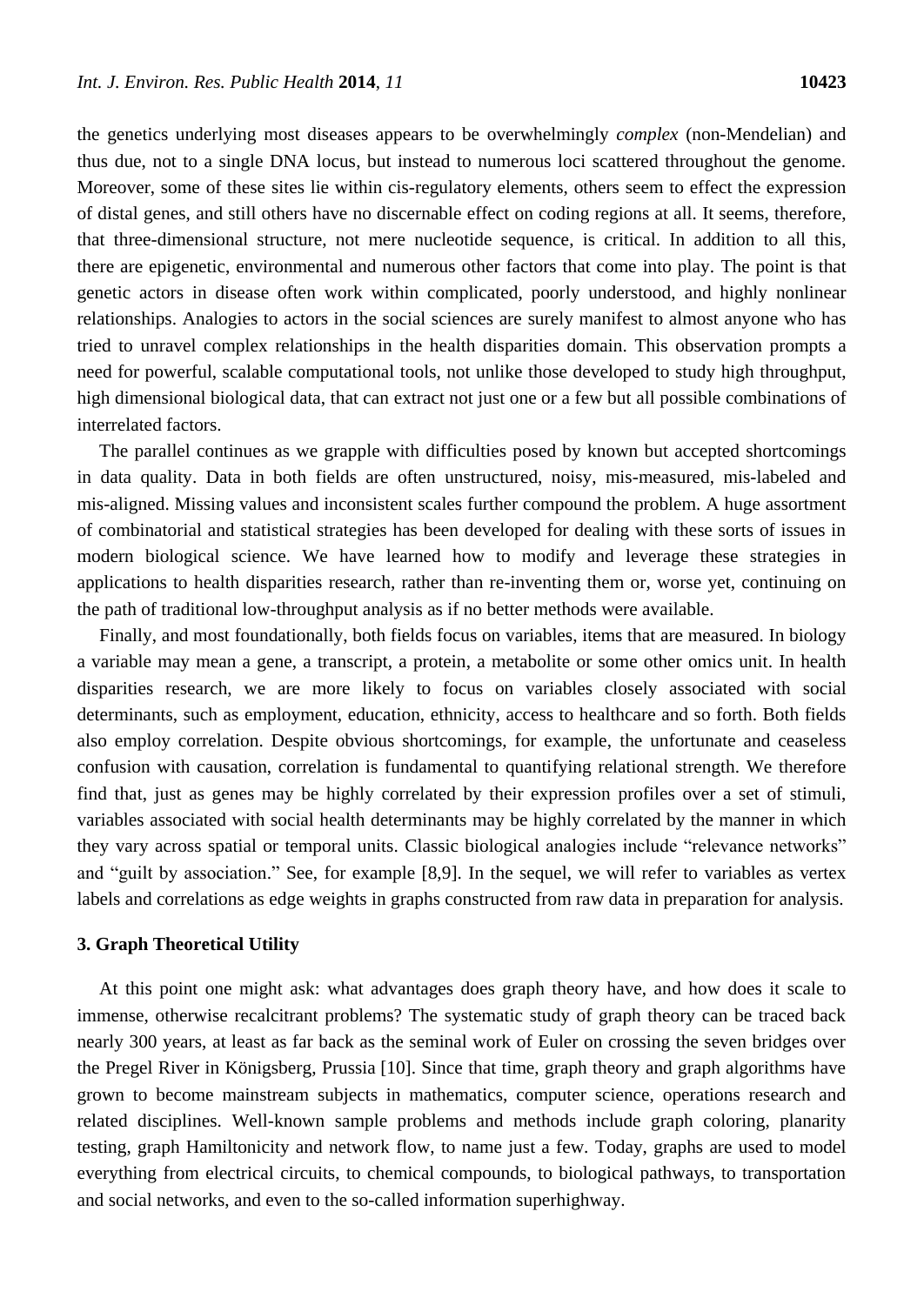Graph theoretical algorithms focus mainly on connectivity and structure. They generally come with no preconceptions, semantics or assumptions about distance or dimensionality. They also are flexible. Once a graph is created, a wide assortment of metrics can be applied. Furthermore, in many applications, most notably the ones we discuss here, we can employ novel computational strategies and high performance platforms to overcome what were until recently formidable computational bottlenecks.

While terms such as "graph" and "network" are sometimes used interchangeably, we caution the reader that the former has a precise mathematical definition, while the latter can take on a variety of meanings. This is particularly relevant in the present context, because some of the products we produce with graph theoretical algorithms are dense subgraphs, each of which may then be viewed as a network of variables in social science and epidemiological applications.

#### **4. Graph Algorithmic Methods**

Today, the study of graph theory and graph algorithms has expanded from computer science and discrete mathematics to nearly all scientific fields of endeavor. In this treatment, as much as possible, we will try to avoid highly technical definitions and complex notation. We refer the interested reader to the wide assortment of introductory references that are available for this subject. See, for example [\[11\]](#page-19-10).

Unless otherwise stated, all graphs we consider are finite, simple and undirected. Such a graph contains vertices, which usually denote items of potential interest, and edges, which represent relationships between selected pairs of vertices. There are numerous ways to construct such a graph. In the context of health disparities research, for instance, vertices may represent numeric data, both integer and real. Possible examples include median age, average income, employment percentage and immunization rate. Vertices may also represent categorical data. Examples include employment type, predominant ethnicity, healthcare availability, and primary cause of mortality/morbidity. An edge, in contrast, generally denotes some sort of commonality between the two vertices it connects. Such an edge can be weighted in order to specify the strength of this commonality. For example, one might expect to find a highly weighted edge between a vertex that represents proximity between very poor and middle class neighborhoods and another vertex that represents rates of violent crime, because in many communities these two measures may seem closely (and positively) related [\[12\]](#page-19-11). These notions are illustrated in Figure 2, which depicts a 5-vertex subgraph of a 596-vertex graph constructed from data taken over Gulf Coast counties and parishes whose health care systems were severely affected by hurricane Katrina in 2005. Only correlations with  $R > 0.25$  are shown, with positive relationships indicated by green edges and negative relationships depicted in red.

Structure is often key to unraveling complex graph theoretical connections and dependencies. Literally hundreds of structural graph metrics can be defined. One of the most important and widely studied of these is density. The densest subgraph on *k* vertices contains all *k(k−1)/2* possible edges, and is called a *clique*. Cliques come in many forms. There are maximum cliques, maximal cliques, bicliques, paracliques, clique communities and so forth. See, for example [\[13\]](#page-20-0).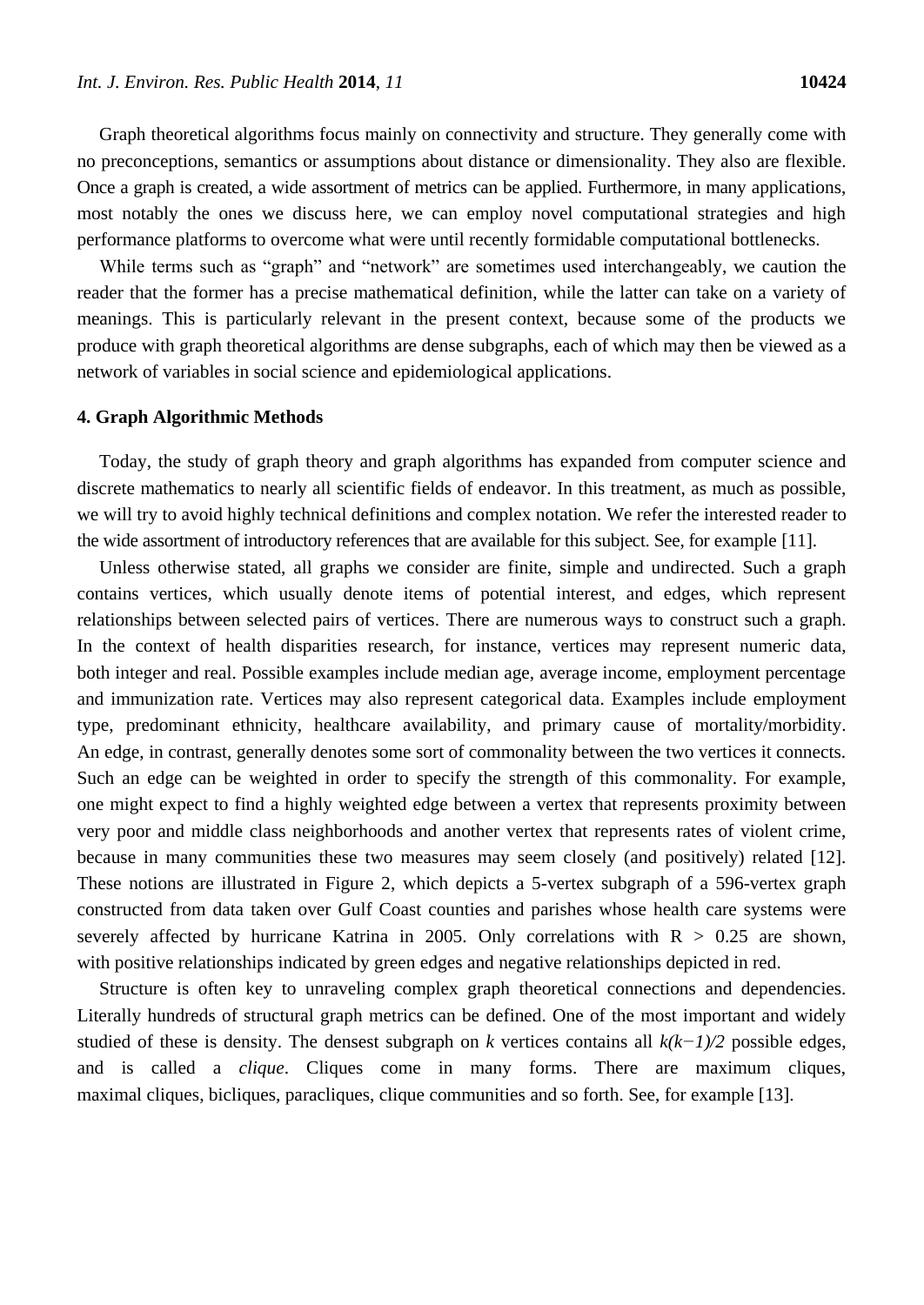



**Figure 2.** A sample graph fragment.

Clique optimizations are almost always computationally intractable (technically they are *NP*-hard [\[14\]](#page-20-1)). For graphs of even moderate size, therefore, successful clique-centric approaches generally require some form of cutting-edge mathematical techniques, sophisticated algorithms, efficient implementations and high performance realizations. A good example, and one relevant to the tools we describe here, is recent work on fixed parameter tractability and its application to vertex cover as a complementary dual for solving clique [\[15\]](#page-20-2). (A problem of size *n*, parameterized by *k*, is fixed parameter tractable if it can be decided in  $O(f(k)n^c)$  time, where f is an arbitrary function and c is a constant independent of *n* and *k*).

#### **5. Supporting Technologies**

An assortment of auxiliary technologies may be helpful in order to apply graph theoretical algorithms to problems in health disparities research. These technologies may be loosely classified as pre- and post-processing. The former is usually required in order to prepare a graph for analysis; the latter is applied to the results of graph theoretical evaluation and is oftentimes optional.

In pre-processing, we seek to build a (typically enormous) graph from raw data so that its structure preserves important relational information. We can then apply highly-scalable graph theoretical algorithms in order to extract (typically small) subgraphs based on density or some other relevant metric. Data requirements and measurement/reading multiplicities are frequently demanding, in large part because we need enough information to compute edge weights. Absent other information, normalization and correlation are the usual weapons of choice for this. Pearson product-moment coefficients are more or less the gold standard. Based upon data quality, the likelihood of outliers, project objectives and other factors, however, we may instead derive coefficients using other measures including mutual information, Spearman's rank order, and sometimes even Euclidean distance. From these computations we can begin to harvest the power of abstraction, by reducing raw data to a (symmetric) correlation matrix, *M*. The correlation coefficient relating variable *i* to variable *j* is found at matrix location  $M(i,j)$ . *M* can thus be viewed as a weighted adjacency matrix for the complete correlation graph, *G*, whose rows (and columns) represent vertices and whose entries denote edgeweights.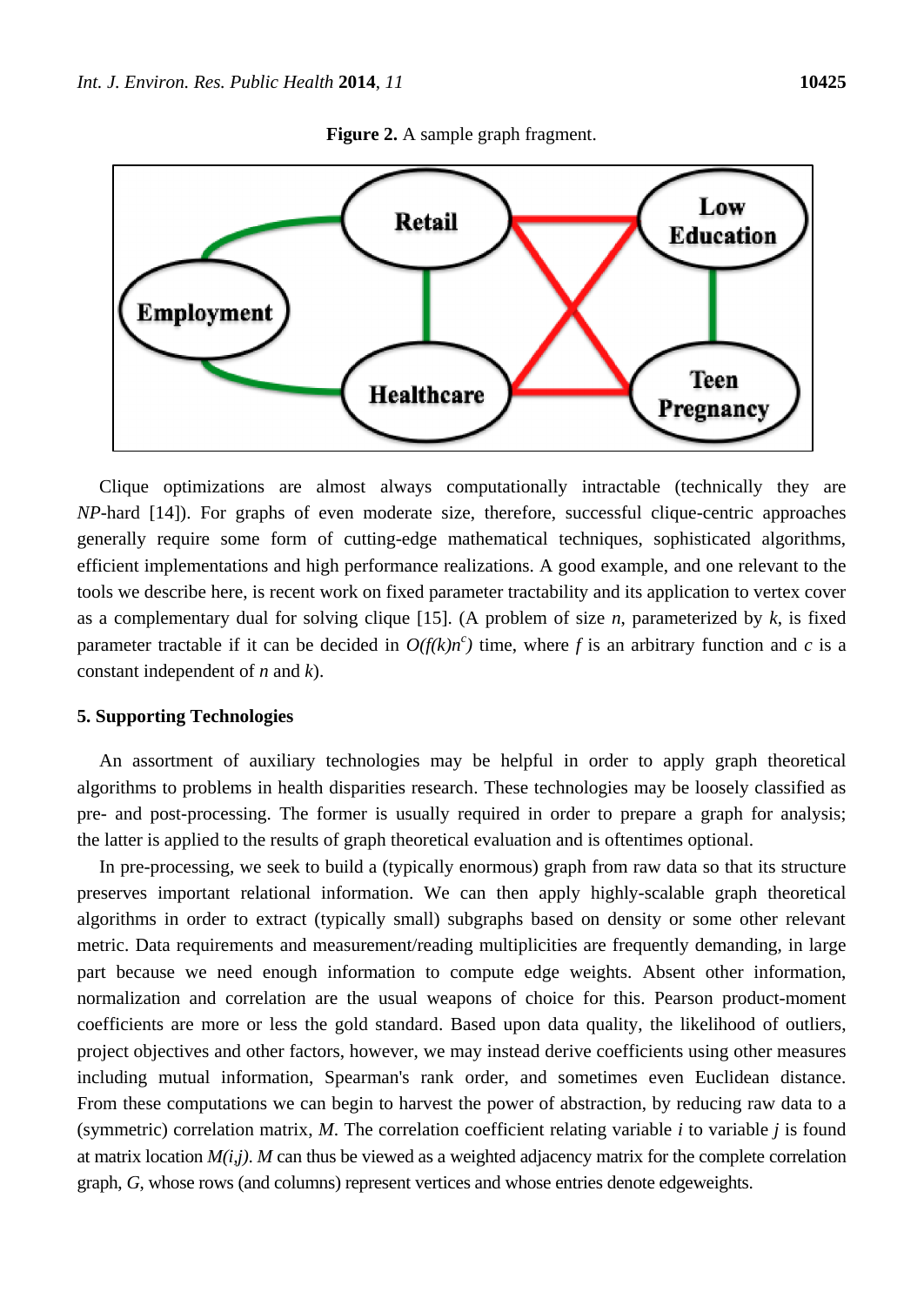Pre-processing also necessitates a thresholding operation, because graph theoretical algorithms generally (though not always) perform their tasks on unweighted objects. Thus, the goal is to select within some predefined coefficient range a threshold, *t*, so that any edge with weight less than *t* is discarded, and weights on remaining edges are ignored. (Absolute correlation values are usually employed, because positive and negative relationships tend to be of roughly equal significance). The result is a finite, simple, undirected and unweighted graph that, depending on the choice of *t*, typically has some but not all possible edges. Thresholding is highly domain-dependent, and frequently there is no single right or best choice for *t*. In our own work in computational biology, for example, we have used spectral methods, clique-centric inflections and even domain knowledge to select thresholds, often with the aid of extensive repositories of ontological characterizations [\[16](#page-20-3)[,17\]](#page-20-4). With no similar knowledge base in health disparities research, we are left largely to empirical methods for threshold selection.

Post-processing, though not strictly required, is often highly desirable. Here the goal is to determine whether there is independent, orthogonal, *in silico* confirmation of results. Rather than focus on global structure, the objective now is to estimate the magnitude and independence of associations between specific health outcomes and the factors captured by dense subgraphs identified through computational analysis. As always, we must neither confuse raw data with fact, nor correlation with causation. When two or more computational techniques produce the same results, however, we tend to have more confidence in their validity. We may also be much more inclined to invest the time and resources required for further validation. By this we mean validation outside and apart from any dependence on existing data or the use of computation. Such validation has traditionally been termed "wet lab" work in biology. In the health disparities setting, instead, we may seek community involvement, intervention or patient centered outcomes.

Post-processing can be performed with a variety of traditional techniques. It does not require novel mathematical methods or extreme algorithmic sophistication, because we have already applied scalable graph theoretical tools to examine the entire solution space and produce highly distilled sets of pairwise adjacent variables. Post-processing, therefore, is not expected to produce results on this scale. It needs only to confirm or refute them. Common validation approaches include multiple regression, confirmatory factor analysis and structural equation modeling, which can be used to assemble latent constructs in an effort to explain variance. In recent years, mediation analysis has also become very popular. Alternately, Bayesian methods can be employed to model unknown distributions and impute directionality. A relevant example is Bayesian multi-level analysis, in which prior information is coupled with the notion that biological, psychological, environmental, social and other processes that may influence human health can occur at many levels, some of which may be nested within others. R, SAS and other widely-available software packages are available for post-processing techniques such as these.

#### **6. Analytical Toolchain**

In order to apply methods like those just described, we begin with the collection of raw data and invoke a variety of pre-processing steps, using domain expertise to filter and segregate it as necessary depending on the application. Multilevel modeling, dimension reduction and other data manipulations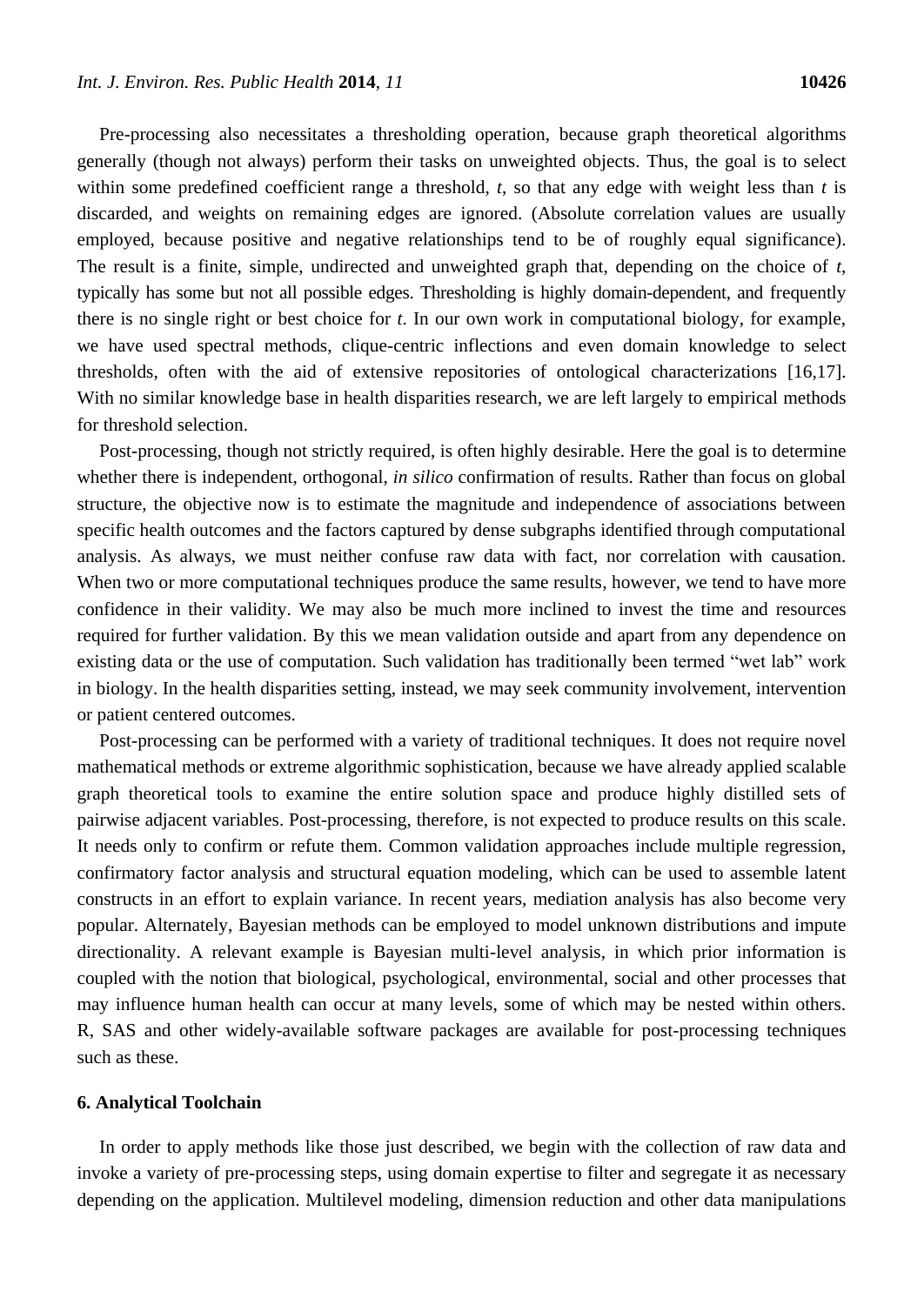are possible at this stage. We next apply various normalizations, and eliminate from consideration any variables with near zero variation. At this time we are able to compute correlation matrices, and apply thresholding with spectral or other methods to generate unweighted graphs. In such a graph, vertices represent variables of interest, and edges denote significant variable-variable correlations.

We are now ready to apply graph theoretical algorithms and, as needed, high performance computation. To accomplish this, we will extract cliques, paracliques and other dense subgraphs for further study. We often handle graphs in which vertices number in the hundreds, thousands and even millions. Additionally, although subgraph sizes are a function of the application and the threshold chosen, in practice we tend to produce subgraphs with but a few tens of vertices. Each vertex within such a subgraph represents a variable that is highly correlated with all or almost all others represented in the same subgraph. Some of these variable sets may be easily recognized by health scientists, while connections within others may not have been previously identified in the literature.

At this time, each subgraph (set of variables) constitutes a putative result ready for post-processing and detailed scrutiny with a variety of exhaustive, but not scalable, orthogonal methods. We employ traditional tools to test covariance structures, estimate alpha reliabilities, and create credible constructs with standardized metrics. Construct variables can then be included in further structural equation models to test the validity of the construct toward predicting desired outcomes. Occasionally, a single variable is closely associated with an outcome of interest. More often, relationships are complex, and two or more variables are required. Constructs can also be saved, and used later in Bayesian and other alternative analyses. Coupled once again with domain knowledge, any construct so confirmed now becomes a testable hypothesis, which may be explored in various ways, for example, with new data or by on-site validation studies.

Thus, we have moved the analysis from raw data capture all the way through the pipeline to "boots on the ground" investigations. Conclusions drawn at this point make potential inputs to changes in policy at local, regional and, in principle, even the national level. An overall schematic of this process is provided by the toolchain depicted in Figure 3. The workflow illustrated there is of course an oversimplification. Numerous dynamic details are suppressed, for example, arrows to suggest feedback and re-tuning that may occur at every level. We note again how this general approach is adopted from our prior work in computational biology and the study of relevance networks. We have mainly modified it to address the needs of health disparities research. The only other investigation we have come across that uses an approach to exposome analysis roughly analogous to ours is described in an interesting but as-yet unpublished arXiv entry about work done in France focused on occupational health [\[18\]](#page-20-5). Good ideas tend to proliferate. We would not be surprised to find other examples.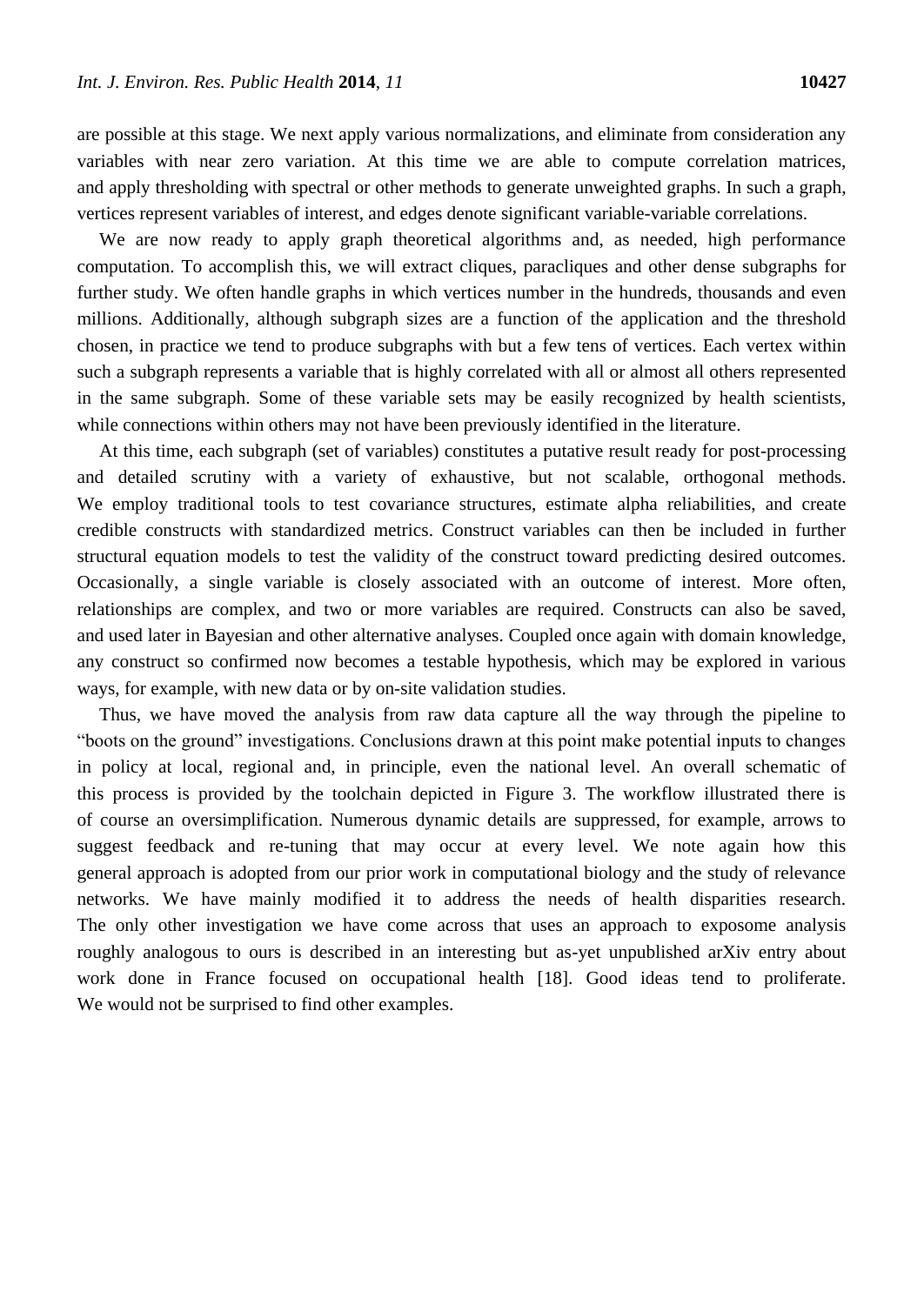

**Figure 3.** A simplified toolchain for health disparities data analysis.

## **7. Refinements and Variations**

A great many refinements and variations on this general line of investigation are possible. We mention only a few:

- *Differential Analysis* is frequently added to the computational mix. Vertex, edge and topological differences can be highly informative, particularly in case/control settings [\[19,](#page-20-6)[20\]](#page-20-7).
- *Feature Selection* can aid in early dimension reduction by eliminating irrelevant variables and bringing focus to the most important regions of the input space [\[21\]](#page-20-8). In the extreme case, one might even eliminate all variables or readings not associated with a single outcome.
- *Partial Correlations* [\[22\]](#page-20-9), Shrinkage [\[23\]](#page-20-10) and/or Gaussian Graphical Models [\[24\]](#page-20-11) are sometimes employed, especially when there are only a limited number of readings per variable.
- *Fuzzy Computations* are often preferred, in an effort to counteract or at least ameliorate the effects of noise. Examples include soft thresholding and near-clique extractions [\[25\]](#page-20-12).
- *Subgraph Overlap* may increase fidelity. By tuning our codes to provide this feature, a vertex may reside in more than one subgraph, just as a variable may be involved in more than one relationship [\[26\]](#page-20-13).
- *Domain Knowledge*, usually invoked only at toolchain extremes, can sometimes be applied midstream. Subgraphs can be anchored at variables of established significance. Thresholds can be set using specific knowledge of variable-variable interaction strengths.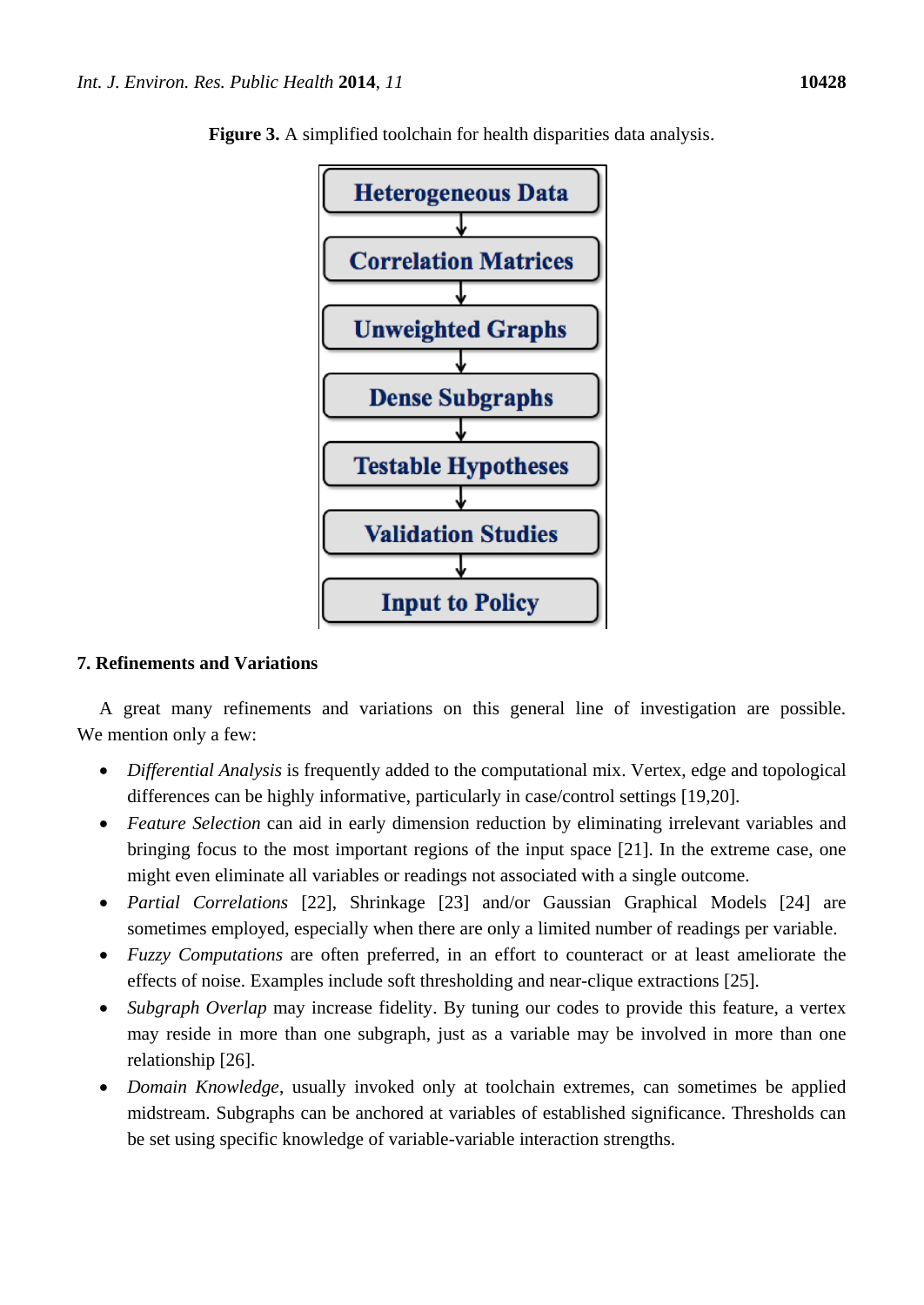## **8. Exemplars**

We now present a set of exemplars, or case studies, to illustrate the application of algorithmic techniques such as those we have just described. We focus on prematurity, longevity and lung cancer, three highly contrasting and representative open problems in health disparities research. These offerings are in no way intended to serve as finished products. We seek instead to highlight and explain how graph theoretical tools lift our efforts to a new level, and to showcase actual work in progress. For the reader's convenience, we summarize these applications in Table 1.

| <b>Exemplar</b>                 | <b>Prematurity</b>       | Longevity    | <b>Lung Cancer</b>   |
|---------------------------------|--------------------------|--------------|----------------------|
| <b>Study Design</b>             | One Case                 | Two Case     | Eight Case           |
| <b>Selection Basis</b>          | Population               | Mortality    | Race, Sex, Mortality |
| Refinement                      |                          |              | <b>ANOVA</b>         |
| <b>Hypothesis Generation</b>    | Stand-Alone              | Differential | Differential         |
| <b>Traditional Verification</b> | <b>Bayesian Analysis</b> |              |                      |

**Table 1.** Exemplars.

As is customary, we employ the term "county" to mean a county or a county equivalent, such as a borough or parish. In the accompanying figures, vertex labels are kept short for readability. Abbreviated data dictionaries listing label meanings can be found in the Appendix.

#### *8.1. Prematurity*

Preterm birth, defined as birth at less than 37 completed weeks of gestation, is a significant risk factor for infant death [\[27](#page-20-14)[,28\]](#page-20-15). Some two-thirds of all such deaths occur among infants born preterm. There are notable disparities, however, in premature birth rates, as has been documented by the Centers for Disease Control and Prevention (CDC) and the National Bureau on Health Statistics. Black or African-American women have higher preterm rates compared to non-Hispanic white populations [\[29‒](#page-21-0)[31\]](#page-21-1). We therefore studied county birth rate variations, and looked at potential predictors to identify possible means of prevention. Birth rate was measured using the CDC Wonder national natality files over the period 2003–2011, in counties with populations of 100,000 persons or more. A county premature birth rate was calculated as the number of live singleton births with 24–33 weeks gestation, as a proportion of live singleton births with 24–47 weeks gestation. A total of 590 explanatory variables were used, each denoting a vertex in the correlation graph, and each representing some indicator taken from the economic, health care, physical or social environment. Examples include mean mother's age, proportion black/African-American, per capita income and adult obesity rate. Edges between vertices were weighted with Pearson correlation coefficients. Thresholding was performed at  $t = 0.61$  using absolute values and spectral methods [\[17\]](#page-20-4). Dense subgraphs were then extracted with the paraclique algorithm [\[25\]](#page-20-12). The median correlation between prematurity outcome and each paraclique was calculated. Those paracliques with correlations at or above 0.38 were chosen for further study. From these, exploratory factor analysis was used to identify latent factors. Regression, with backwards elimination and spatial autocorrelation, was next performed to select those factors most predictive of premature birth. Finally, a Bayesian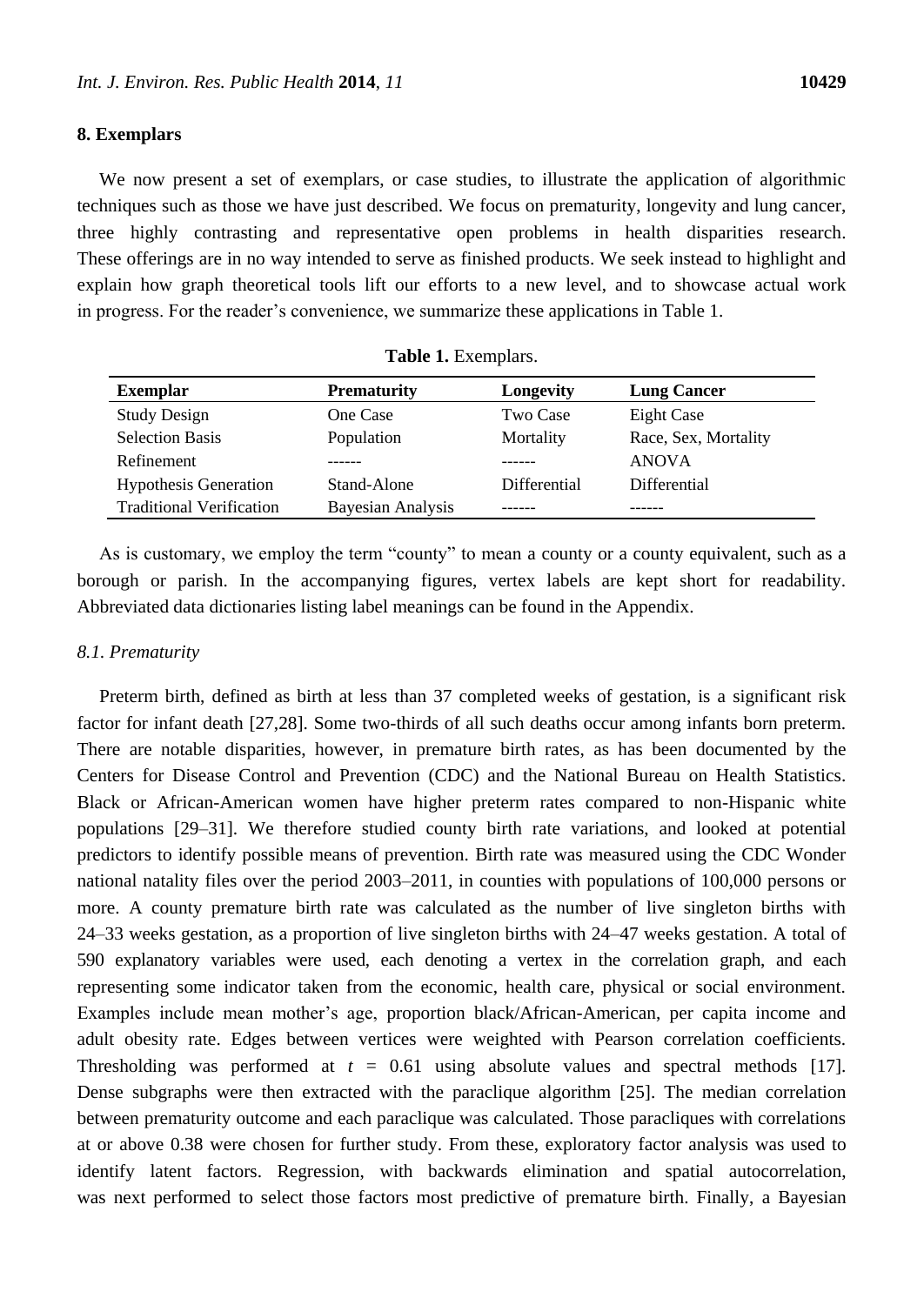network was constructed to hypothesize directional relationships (structural equation modeling, for example, would have been an alternative approach). An illustrative hypothesis links prematurity to the rate of sexually transmitted disease (STD). See Figure 4, whose vertex label definitions can be found in Table A1 in the appendix. We should add that any hypothesis so generated must take into account possible data limitations. For example, STD rates may be affected by differential reporting across socio-economic groups and differential practices across counties. Additional work focused on prematurity can be found in [\[32\]](#page-21-2).

**Figure 4.** Unsupervised Bayesian network of latent factors derived from paracliques computed in prematurity analysis.



#### *8.2. Longevity*

We have previously observed [\[33\]](#page-21-3) that during 1999–2007, counties with significantly lower overall age-adjusted mortality among black or African-American men ages 25 to 64 years, than that found for whites, had greater proximity to military bases and higher percentages of military veterans. There was also less poverty, higher *per capita* income and greater educational attainment. The present analyses continue this inquiry, using the previously reported methods to obtain updated data. Among all U.S. sites with reliable mortality rates, we identified two sets of 39 counties meeting the aforementioned criterion for years 1999–2010. The demographic profile of these counties as well as proximity to military bases and persistence of relatively low mortality over the past 30 years was maintained. We employed a graph theoretical approach as previously described to compare these two sets of counties. A Pearson correlation graph was constructed for each set. Absolute thresholds were computed with spectral methods, resulting in  $t = 0.74$  for low mortality and  $t = 0.84$  for high. Paracliques were then extracted and used as nodes in a pair of coarsened graphs, one for each set of counties. Inter-paraclique edge weights were derived using median correlations and majority polarity.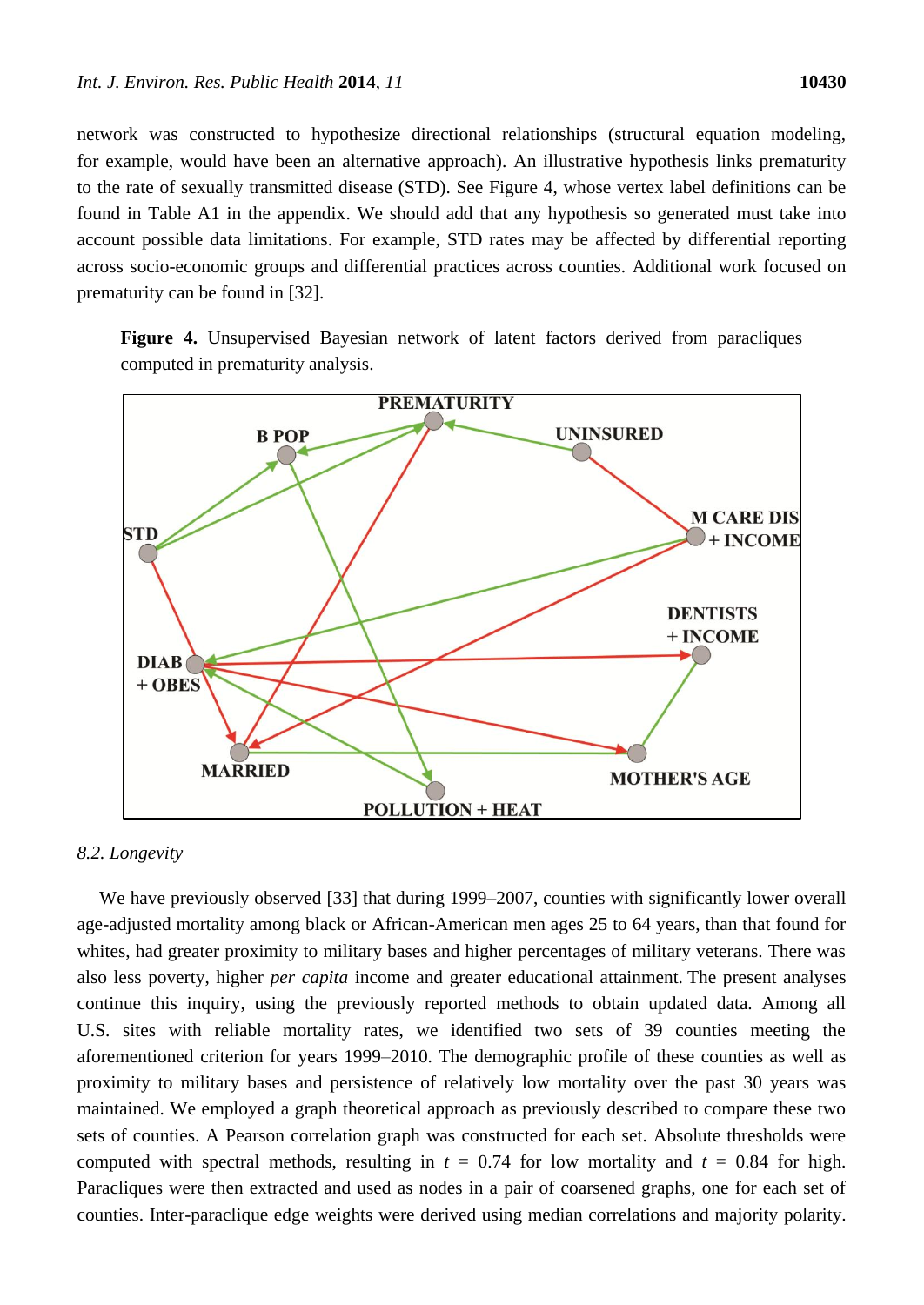Finally, the coarsened graphs were thresholded to match relative densities. See Figure 5, whose vertex label definitions can be found in Tables A2 and A3 in the Appendix. While a more detailed discussion of these findings is beyond the scope of this paper, initial inspection reveals several interesting differences in the structure of the two sets of counties that would have been difficult to detect without this combinatorial approach. For example, in Figure 5a we discover that a prominent feature of the low mortality counties is socioeconomic status (SES), which is negatively correlated with important individual and community aspects such as infant mortality, physical inactivity, diabetes and obesity.

**Figure 5.** Coarsened graphs based on mortality among black/African-American men, in two sets of 39 counties each, where age-adjusted (25–64 years) 1999–2010 all-cause black mortality is (**a**) lower than the corresponding average for white men and (**b**) highest overall.



In contrast, Figure 5b shows that the high mortality counties exhibit a network of special medical services that stand in contrast to the absence of such services in the low mortality counties. Ongoing analyses [\[34\]](#page-21-4) include multivariate regression and structural equation modeling, coupled with domain knowledge pertaining to plausibility and other factors to generate new hypotheses about contextual population factors and mortality among young and middle-age black or African-American men. A next logical step will ideally involve an on-the-ground analytic epidemiologic investigation to test these hypotheses.

#### *8.3. Lung Cancer*

The National Institute on Minority Health and Health Disparities has designated lung cancer as an investigative priority due to disproportionately higher incidence and mortality rates among blacks or African-Americans than among other ethnic groups [\[35](#page-21-5)–37]. We began this study with a county-level focus based on race, gender and age-adjusted lung cancer mortality for individuals aged 25 years and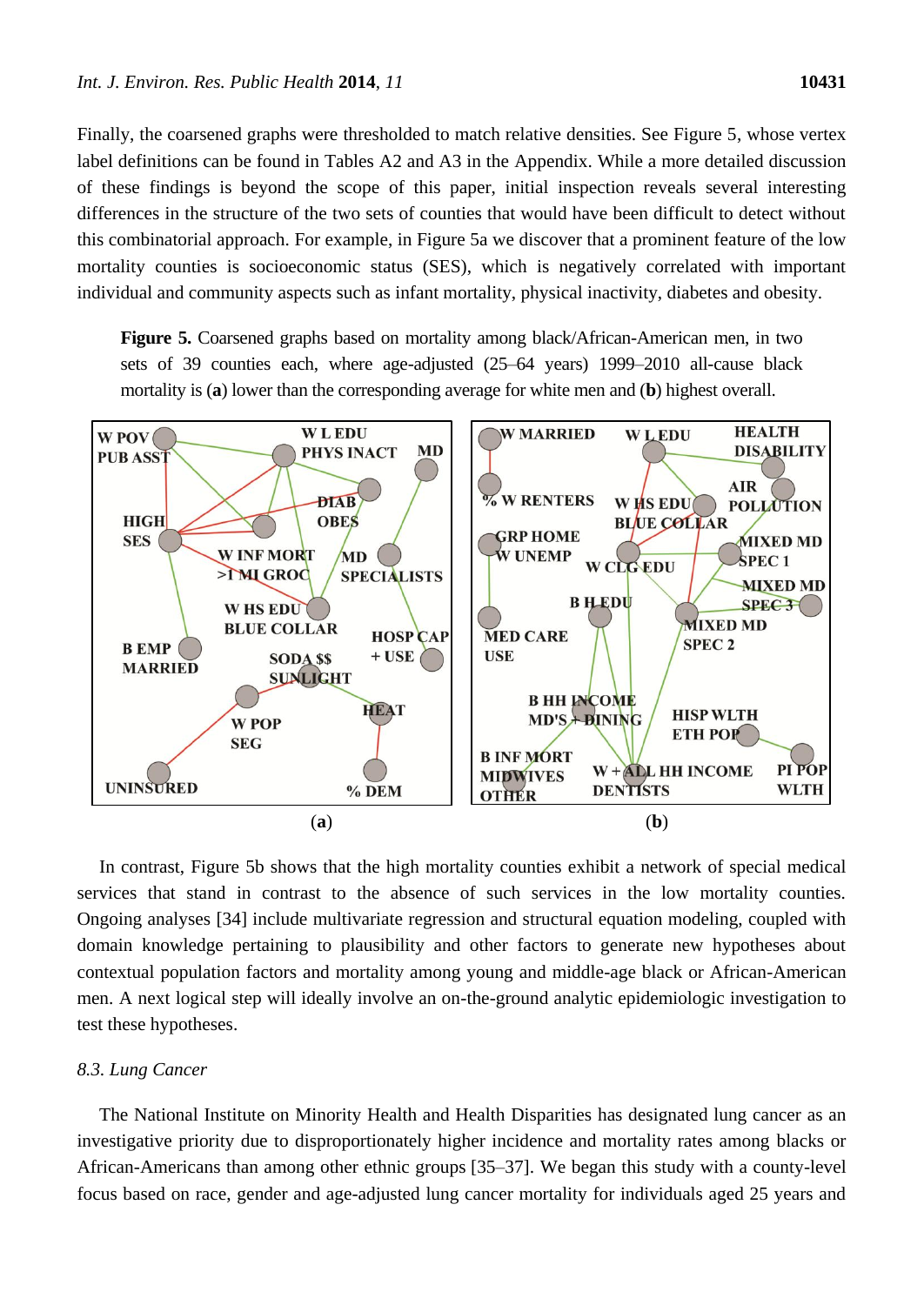older. These three criteria meant that we could, in principle, subdivide the analysis into eight disjoint groups, each differing from the others in at least one dimension. Pre-processing with ANOVA revealed that high and low mortality groups were significantly different from one another. From this observation, plus known higher incidence and mortality rates among males, we elected to reduce dimensionality by limiting our attention to males and high cancer rates. Thus, gender and mortality were trumped by race, reducing the analysis to just two classes of counties, which we term black male high (BMH) and white male high (WMH). Statistical and graph theoretical tools were applied as previously described. Pearson correlations and an absolute threshold of *t* = 0.60 produced a pair of graphs, from which we extracted paracliques. Confirmatory factor analysis was next used to construct latent variables, each containing at least four variables, for every paraclique. Tau equivalent models were applied when nodes contained fewer than four variables [\[38\]](#page-21-7). These latent factors were then used as nodes in coarsened graphs. Inter-factor edge weights were computed with median correlations and majority polarity. Coarsened graphs were thresholded to match relative densities. See Figure 6, whose vertex label definitions can be found in Tables A4 and A5 in the appendix.

**Figure 6.** Coarsened graphs based on lung cancer mortality, preselected for males and high disease incidence, where (**a**) rates are for blacks/African-Americans and (**b**) rates are for whites.



These graphs provide insight into possible underlying bases for health disparities. In Figure 6a, for example, we see in the BMH community a much greater connectivity in health care capacity, services and use. This, combined with connections from obesity, diabetes and inactivity to measures relevant to weak socioeconomic status, warrants further research into determining whether blacks or African-Americans are in poorer overall health than whites. On the other hand, Figure 6b suggests a minimality of structure, few indicators of health care capacity and use, and little evidence of co-morbidities. Persistent deprivation and public assistance predominate. Continuing analyses [\[39\]](#page-21-8)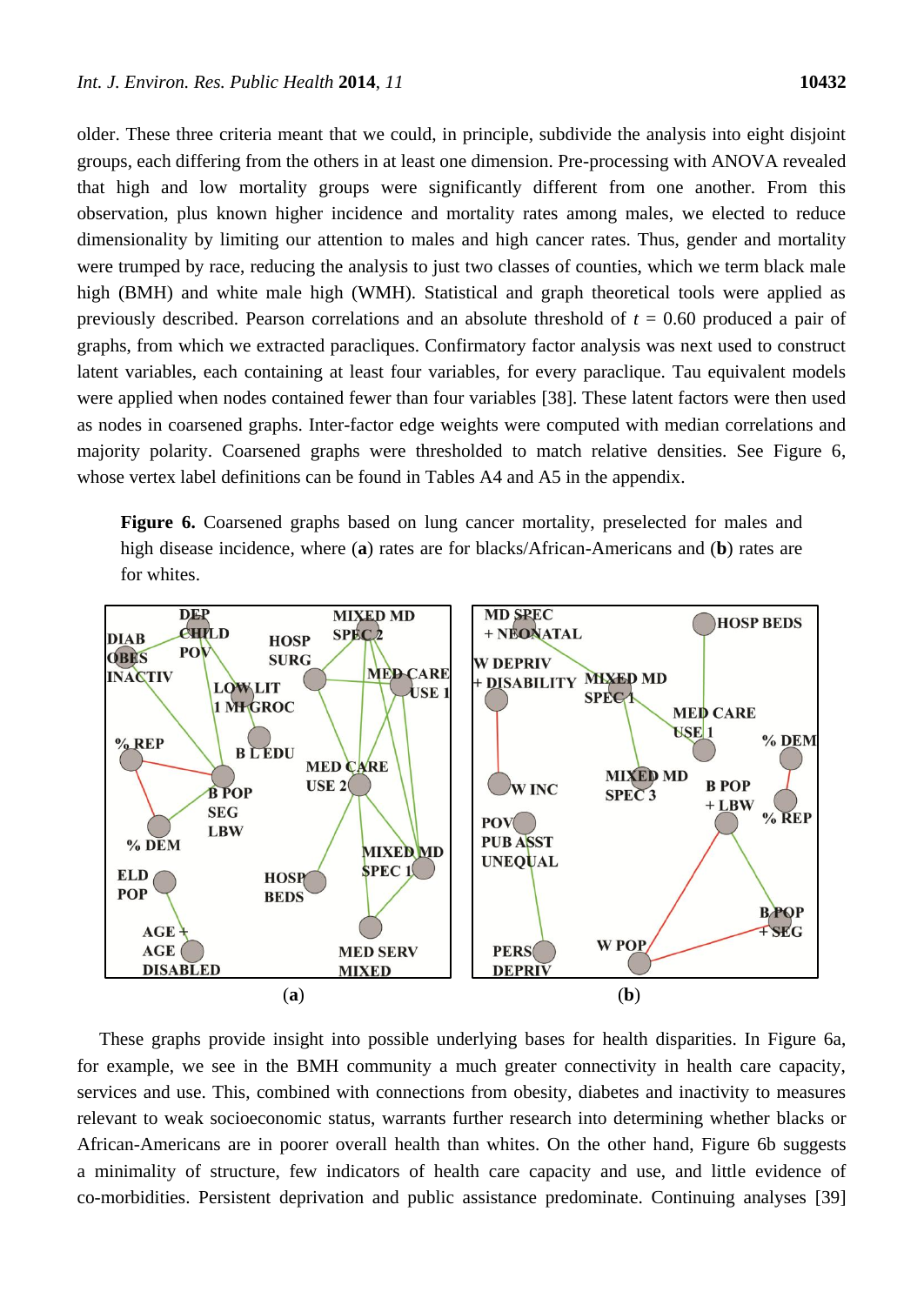are taking us in several directions. The incidence of lung cancer, for example, is clearly associated with smoking. Nevertheless, its differential role in mortality across groups is less clear. Smoking variables did not appear in paracliques, because they did not correlate with other paraclique variables at threshold levels. An anchored approach finds numerous variables correlated with smoking at 0.30. Connections are therefore present. They are significant and pervasive. Yet they are too subtle to rise to a level high enough to make them obvious in the context of mortality. Factors associated with access by blacks or African-Americans to medical specialists, hospital admissions and capacity, as well as education and existing co-morbidities serve as important components of future hypotheses on differential lung cancer mortality.

## **9. Limitations**

The data used in this study are subject to several well-documented limitations that may arise from various sources, including death certificates [\[40\]](#page-21-9), medical records [\[41](#page-21-10)–43], public information pertaining to health care resources [\[44\]](#page-21-12), the US Census [\[45\]](#page-22-0), environmental sampling [\[46](#page-22-1)[,47\]](#page-22-2), and the use of population-based socio-demographic data as a surrogate for individual information [\[48](#page-22-3)[,49\]](#page-22-4). Additionally, differing temporal units are sometimes assigned to both predictor and outcome variables. One must also be wary of ecological fallacy [\[50\]](#page-22-5), in that these data, both health outcomes and environmental exposures, are largely ecological and/or spatial, and not based on specific individuals.

To illustrate, we observe that county-level data used for the study of environmental pollutants does not reflect exposures of individual residents. This may occur for any number of reasons, as examples, the transfer and distribution of pollutants from one geographic region to another by wind or other forces, the fact that an individual's place of residence may not be where he or she works, and the recognition that current illnesses may reflect exposures from an individual's past, even including exposures in utero (which might in turn reflect, in part, residua of lifetime maternal and/or paternal exposures). Neither is it absolutely certain that average exposures measured at the county-equivalent level will reflect the exposures of individuals with health outcomes of interest. Finally, the number (753) of potential county-level exposures used in our analyses is fairly small relative to the size of the entire spectrum of possible exposome-related variables. Thus, the impact of additional variables as they may be used in subsequent studies is as-yet unknown. Despite these limitations, however, we find the present data adequate, comprehensive enough for exposition and analysis, and sufficiently complex to benefit from graph theoretical methods such as those we describe here that can generate testable hypotheses suitable for deeper investigation.

#### **10. Conclusions**

We have presented innovative graph theoretical algorithms and described their use in the context of health disparities research. Well-known, standard techniques are able to evaluate only a few potential explanatory variables at a time. Regression, for example, is generally hobbled by 1:10 and 1:20 rules of thumb [\[51,](#page-22-6)[52\]](#page-22-7). Modern combinatorial methods such as those we have discussed, however, can unravel and decode unseen signal on an extraordinary scale. In principle, there are no limits other than the statistical significance needed for edgeweight calculations and of course the raw computational power required for graph theoretical operations. Nevertheless, in practice, we generally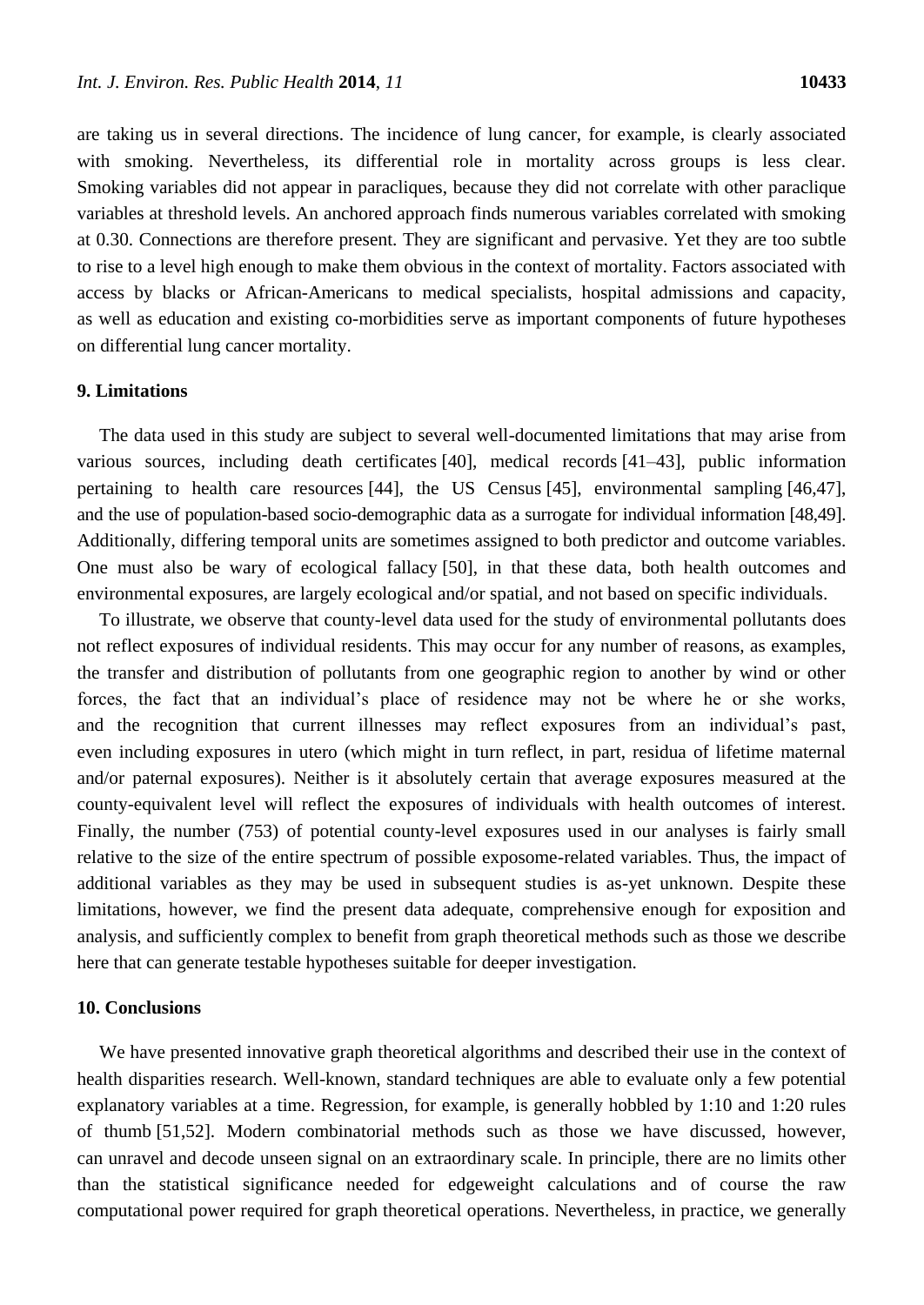set thresholds so that subgraph sizes are modest. In the applications discussed here, for example, this typically translates to at most 20 or so variables over more than 3000 counties and county equivalents. This is done mainly to help highlight the most credible latent factors and their inter-relationships, and also to enable and simplify post-processing. Thus, a synergistic fusion of widely divergent but complementary scientific skills can help increase our understanding of population dynamics, pinpoint established and previously unknown relationships and dependencies, address previously-unassailable health disparities questions, and produce a plethora of evidence-based testable hypotheses without preconception.

We emphasize the usefulness of combinatorial "fishing expeditions" such as those we have described here. We are not particularly sanguine about the oft gratuitous use of this particular phrase. Indeed, it is those who appear to miss the point entirely who so often seem to use this term disparagingly. Nevertheless, fishing is in some sense the nature of science and precisely what we desire. A disinclination to cast a broad net is to imply an unwillingness to let go of ingrained and unwavering prejudice and presumption. With the power of mathematical abstraction, highly scalable algorithms and high performance implementations, we can troll through a veritable ocean of unseen relationships. Thus, these tools help us peer deeply and dispassionately into what lurks beneath the surface. Without continuing advances in the discovery process such as these, the rate of scientific progress is restricted by a tradition of hypothesis generation driven only by the mind's capacity to review and interpret data limited in size, scope and dimensionality. This in turn leads to a natural tendency to conservatism, a lack of new knowledge, and the inherent bias that is born of human frailty.

We also stress the importance of a transdisciplinary team approach. Connecting the dots between divergent disciplines is neither easy nor straightforward. We must recognize that researchers, collaborators and participants may come with vastly differing backgrounds and training, competing expectations for publications and funding, and even different social norms across research communities. From the hieroglyphic-esque notation of mathematics, to the sesquipedalian vocabulary of medicine, to the nuanced interpretations of social science, team members must frequently abandon their comfort zones, set aside their differences, and strive to work together with alacrity in order to have a profound impact on the pace of science. We would be disingenuous not to add that this is very often easier said than done.

## **11. Directions for Future Research**

As is frequently the case with the application of new technologies, numerous open questions beckon. We discuss only three:

*Multiple comparisons* pose potential problems in many applications. The methods outlined in this paper are no exception. Such problems may arise, for example, when the probability that a researcher incorrectly concludes that there is at least one statistically significant effect across a set of tests increases with each additional test [\[53\]](#page-22-8). Analysts from virtually every social and physical science discipline have encountered situations in which a host of research questions are encountered simultaneously, or many point estimates are being compared. Statistical approaches for dealing with multiple comparisons include relatively simple schemes such as Bonferroni correction, more powerful methods such as weighted Bonferroni procedures [\[54,](#page-22-9)[55\]](#page-22-10), and approaches that use the false discovery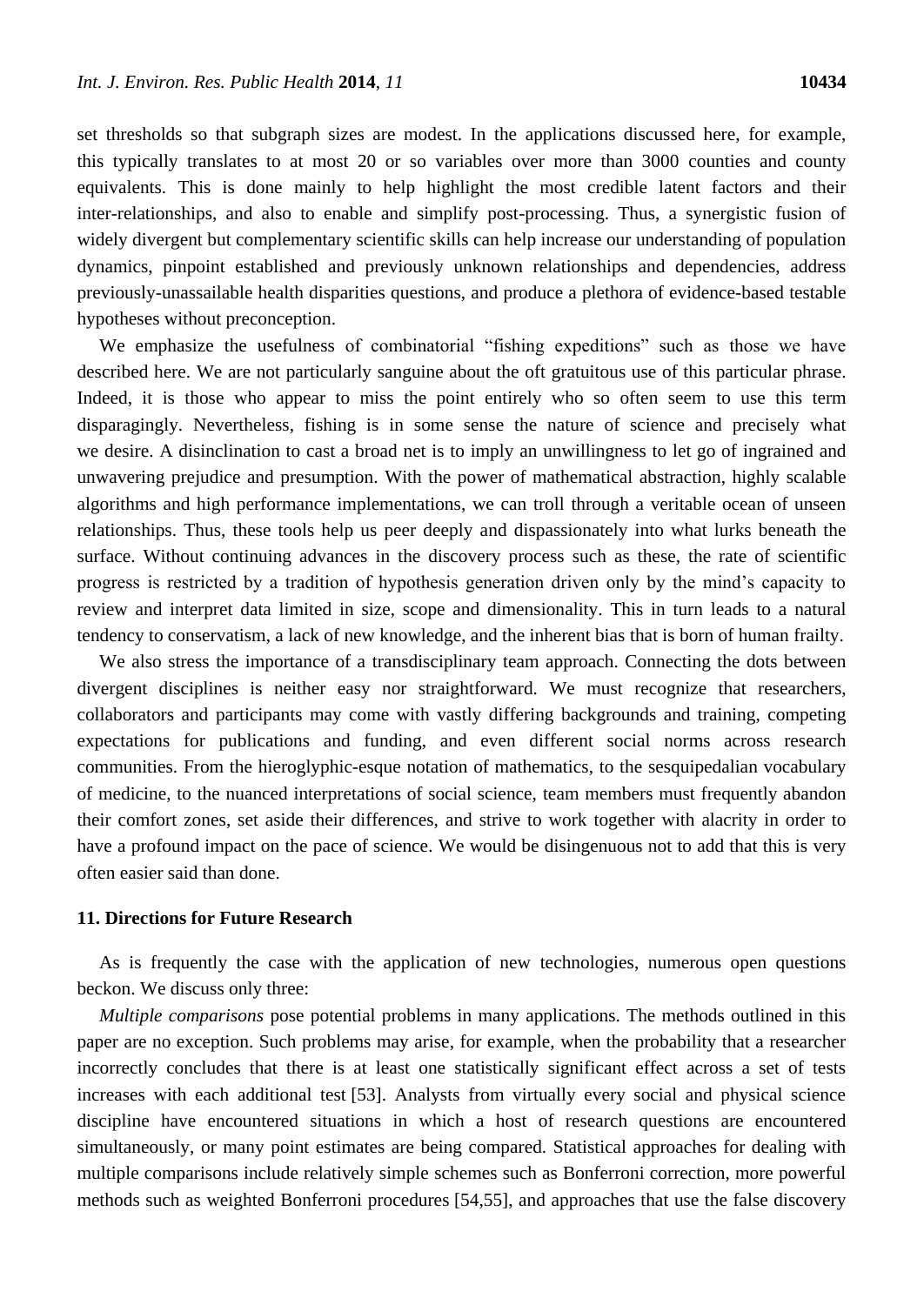rate to control for the expected proportion of false positives [\[56](#page-22-11)[,57\]](#page-22-12). Other recommended procedures include the use of Bayesian multilevel modeling techniques, although this avenue can be challenging for complicated data structures [\[53\]](#page-22-8). What approach, or combination of approaches, is most appropriate for health disparities data such as those we have described here?

*Thresholding* is crucial. It determines a graph's connectivity, degrees, neighborhoods and overall density. The higher is the threshold, the sparser is the graph. Here we have employed multiple thresholds and asked domain scientists, primarily epidemiologists, to evaluate them based on their experience. We have largely been able to automate this process in biological applications through comprehensive studies of *Saccharomyces cerevisiae* (baker's yeast). This is because biological science has the advantage of model organisms and extensive ontological information. *S. cerevisiae* is without peer in this regard. It is simple and easily reproduced, and serves as a model for all eukaryotic cells. With well-annotated *S. cerevisiae* data*,* we can evaluate the utility of spectral, graph theoretical and other methods to find inflection points and set logical thresholds. What sort of thresholding testbed can serve similar function in the social sciences, especially in the study of health disparities?

*Validation* has no substitute. Emergent technologies can open many doors, but in retrospect they have sometimes created as many questions as answers. Thus, we must temper our enthusiasm with the knowledge that things are often more complicated than they may seem. A recent example from genetic epidemiology may provide analogy. The field of Genome Wide Association Study (GWAS) began with fanfare, its principal aim to associate DNA variation, such as single-nucleotide polymorphisms, with phenotypical traits, such as disease. There is no pretense of causality. Despite prodigious effort and considerable funding, however, GWAS has in many cases simply failed to deliver the goods. We cite a typical criticism [\[58\]](#page-22-13): "GWAS have published hundreds of common variants whose allele frequencies are statistically correlated with various illnesses and traits. However, the vast majority of such variants have no established biological relevance to disease or clinical utility for prognosis or treatment." With GWAS proponents and detractors so vocal, it remains mired in controversy, all for the lack of validation. Let this not happen in the study of health disparities. What sort of validation earns a seal of approval leading to scientific acceptance?

#### **Acknowledgments**

This research has been supported in part by the National Institute on Minority Health and Health Disparities under grant P20MD000516, jointly by the National Institute on Alcohol Abuse and Alcoholism and the National Institute on Drug Abuse under grant R01AA018776, and by the University of Tennessee Research Center on Health Disparities, Equity, and the Exposome. The content is solely the responsibility of the authors, and does not necessarily represent the official views of the National Institutes of Health or the University of Tennessee. We thank the anonymous reviewers for their thoughtful critiques and helpful comments.

#### **Author Contributions**

Michael A. Langston led algorithms development, directed graph theoretical analysis, and wrote the paper. Robert S. Levine supervised health disparities applications, led the study of black male mortality, and oversaw data management. Barbara J. Kilbourne performed traditional analysis and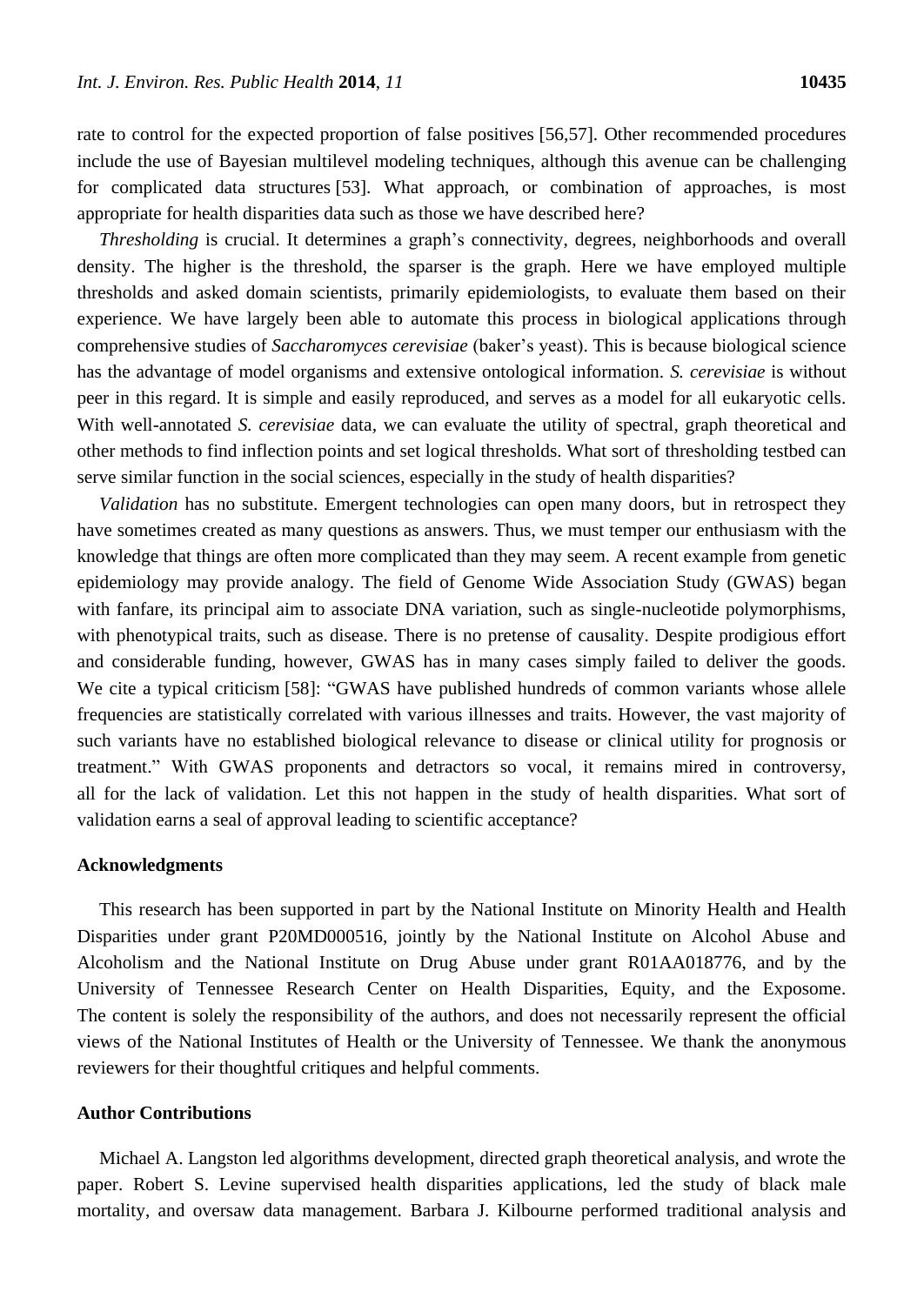directed post-processing activities. Gary L. Rogers, Jr. implemented custom software and disseminated computational results. Anne D. Kershenbaum led the study of disparities in prematurity. Suzanne H. Baktash shepherded the analysis of lung cancer. Steven S. Coughlin reviewed potential confounds and analyzed alternatives. Arnold M. Saxton provided statistical expertise. Vincent K. Agboto, Darryl B. Hood, Maureen Y. Litchveld and Tonny J. Oyana participated in closely affiliated activities and read the paper critically. Patricia Matthews-Juarez and Paul D. Juarez provided comments and citations, conceived of the project and provided for its support.

## **Conflicts of Interest**

The authors declare no conflicts of interest.

## **References**

- <span id="page-19-0"></span>1. Juarez, P.D. Sequencing the public health genome. *J. Health Care Poor Underserved.* **2013**, *24*, 114–120.
- <span id="page-19-1"></span>2. Wild, C.P. Complementing the genome with an "Exposome": The outstanding challenge of environmental exposure measurement in molecular epidemiology. *Cancer Epidem. Biomarker Prev.* **2005**, *14*, 1847–1850.
- <span id="page-19-2"></span>3. Matthews-Juarez, P. Developing a cadre of transdisciplinary health disparities researchers for the 21st century. *J. Health Care Poor Underserved.* **2013**, *24*, 121–128.
- <span id="page-19-3"></span>4. Kuhn, T. *The Structure of Scientific Revolutions*; University of Chicago Press: Chicago, IL, USA, 1962; pp. 1–199.
- <span id="page-19-4"></span>5. Khoury, M.J.; Lam, T.K.; Ioannidis, J.P.; Hartge, P.; Spitz, M.R.; Buring, J.E.; Chanock, S.J.; Croyle, R.T.; Goddard, K.A.; Ginsburg, G.S.; *et al*. Transforming epidemiology for 21st century medicine and public health. *Cancer Epidem. Biomarker Prev.* **2013**, *22*, 508–516.
- <span id="page-19-5"></span>6. Juarez, P.D.; Hood, D.B.; Im, W.; Levine, R.S.; Matthews-Juarez, P.; Kilbourne, B.J.; Langston, M.A.; Alhamdan, M.Z.; Agboto, V.; Crosson, W.L.; *et al*. The public health exposome: A population-based, health disparities, exposure science approach to appear*. Int. J. Environ. Res. Public Health* **2014**, under review.
- <span id="page-19-6"></span>7. Adler, N.; Bush, N.R.; Pantell, M.S. Rigor, vigor, and the study of health disparities. *Proc. Natl. Acad. Sci. USA* **2012**, *109*, 17154–17159.
- <span id="page-19-7"></span>8. Butte, A.J.; Tamayo, P.; Slonim, D.; Golub, T.R.; Kohane, I.S. Discovering functional relationships between rna expression and chemotherapeutic susceptibility using relevance networks. *Proc. Natl. Acad. Sci. USA* **2000**, *97*, 12182–12186.
- <span id="page-19-8"></span>9. Wolfe, C.J.; Kohane, I.S.; Butte, A.J. Systematic survey reveals general applicability of "Guilt-by-Association" within gene coexpression networks. *BMC Bioinformatics* **2005**, *6*, doi:10.1186/1471-2105-6-227.
- <span id="page-19-9"></span>10. Euler, L. Solutio problematis ad geometriam situs pertinentis. *Comment. Academ. Sci. Petropolit.* **1741**, *8*, 128–140.
- <span id="page-19-10"></span>11. West, D.B. *Introduction to Graph Theory*; Pearson: Upper Saddle River, NJ, USA, 2000; pp. 1–470.
- <span id="page-19-11"></span>12. Block, R. Community, environment and violent crime. *Criminology* **1979**, *17*, 46–57.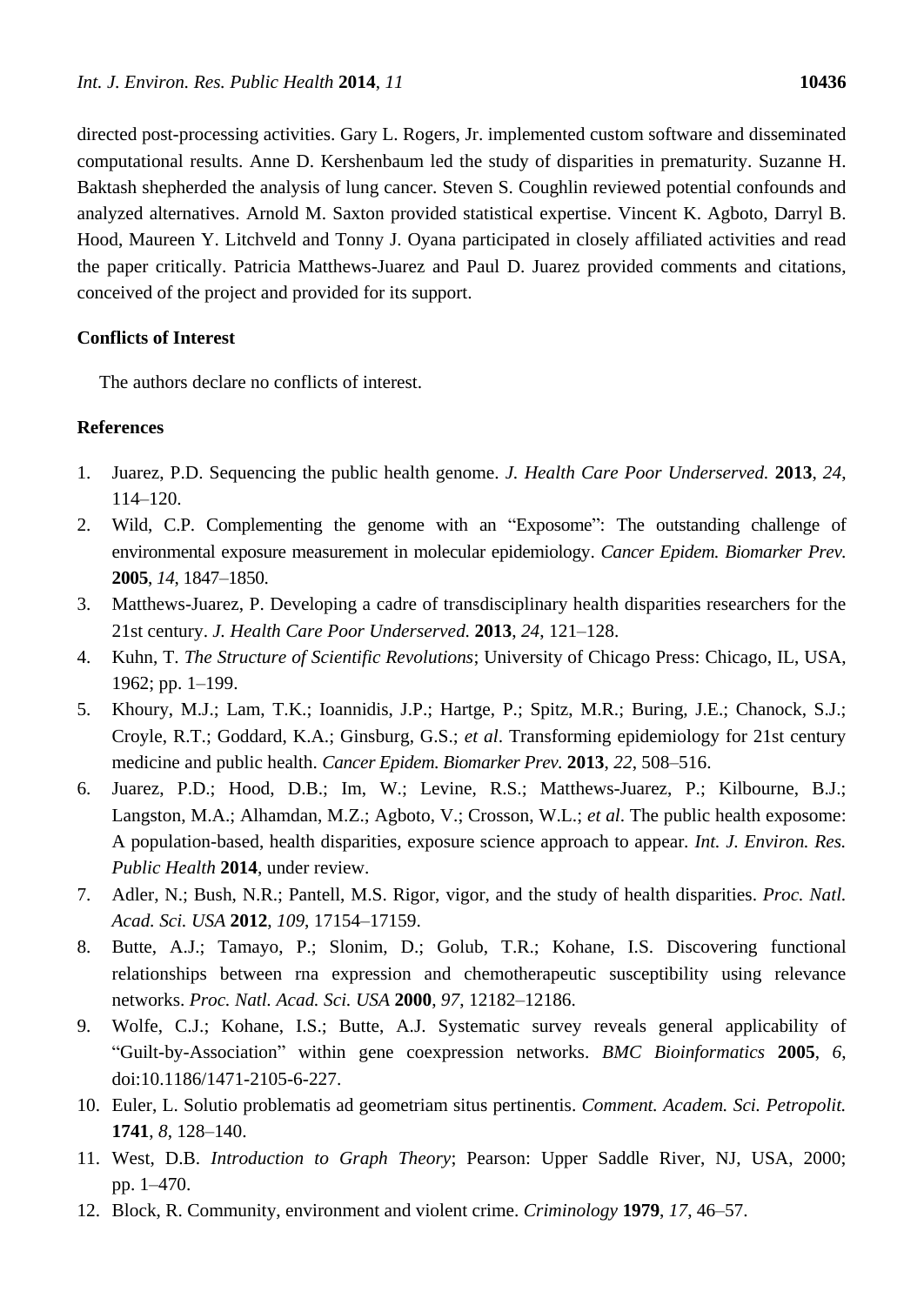- <span id="page-20-0"></span>13. Bomze, I.; Budinich, M.; Pardalos, P.; Pelillo, M. The maximum clique problem. In *Handbook of Combinatorial Optimization*; Du, D.-Z., Pardalos, P.M., Eds.; Kluwer Academic Publishers: New York, NY, USA,1999; Vol. 4.
- <span id="page-20-1"></span>14. Garey, M.R.; Johnson, D.S. *Computers and Intractability. A Guide to the Theory of NP-Completeness*. W.H. Freeman and Company: San Francisco, CA, USA, 1979.
- <span id="page-20-2"></span>15. Abu-Khzam, F.N.; Langston, M.A.; Shanbhag, P.; Symons, C.T. Scalable parallel algorithms for FPT problems. *Algorithmica* **2006**, *45*, 269–284.
- <span id="page-20-3"></span>16. Borate, B.R.; Chesler, E.J.; Langston, M.A.; Saxton, A.M.; Voy, B.H. Comparative analysis of thresholding approaches for microarray-derived gene co-expression matrices. *BMC Res. Note.* **2009**, *2*, doi:10.1186/1756-0500-2-240.
- <span id="page-20-4"></span>17. Perkins, A.D.; Langston, M.A. Threshold selection in gene co-expression networks using spectral graph theory techniques. *BMC Bioinformatics* **2009**, *10*, doi:10.1186/1471-2105-10-S11-S4.
- <span id="page-20-5"></span>18. Faisandier, L.; Bonneterre, V.; de Gaudemaris, R.; Bicout, D.J. A Network-Based Approach for Surveillance of Occupational Health Exposures. Available online: http://arxiv.org/abs/ arxiv:0907.3355 (accessed on 8 October 2014).
- <span id="page-20-6"></span>19. Langston, M.A.; Perkins, A.D.; Saxton, A.M.; Scharff, J.A.; Voy, B.H. Innovative computational methods for transcriptomic data analysis: A case study in the use of FPT for practical algorithm design and implementation. *Comput. J.* **2008**, *51*, 26–38.
- <span id="page-20-7"></span>20. Voy, B.H.; Scharff, J.A.; Perkins, A.D.; Saxton, A.M.; Borate, B.; Chesler, E.J.; Branstetter, L.K.; Langston, M.A. Extracting gene networks for low dose radiation using graph theoretical algorithms. *PLoS Comput. Biol.* **2006**, *2*, doi: 10.1371/journal.pcbi.0020089.
- <span id="page-20-8"></span>21. Guyon, I.; Elisseeff, A. An introduction to variable and feature selection. *J. Mach. Learn. Res.* **2003**, *3*, 1157–1182.
- <span id="page-20-9"></span>22. Fisher, R.A. The distribution of the partial correlation coefficient. *Metron* **1924**, *3*, 329–332.
- <span id="page-20-10"></span>23. Everitt, B.S.; Skrondal, A. *The Cambridge Dictionary of Statistics*. Cambridge University Press: Cambridge, UK, 2010; pp. 1–478.
- <span id="page-20-11"></span>24. Wong, F.; Carter, C.K.; Kohn, R. Efficient estimation of covariance selection models. *Biometrika*  **2003**, *90*, 809–830.
- <span id="page-20-12"></span>25. Chesler, E.J.; Langston, M.A. Combinatorial genetic regulatory network analysis tools for high throughput transcriptomic data. In *Systems Biology and Regulatory Genomics*; Eskin, E., Ed.; Springer: Berlin, Germany, 2006; Vol. 4023, pp. 150–165.
- <span id="page-20-13"></span>26. Eblen, J.D.; Gerling, I.C.; Saxton, A.M.; Wu, J.; Snoddy, J.R.; Langston, M.A. Graph algorithms for integrated biological analysis, with applications to type 1 diabetes data. In *Clustering Challenges in Biological Networks*; Chaovalitwongse, W.A., Ed.; World Scientific: Singapore, 2009; pp. 207–222.
- <span id="page-20-14"></span>27. Chen, C.K.; Matthews-Juarez, P.; Yang, A. Effect of hurricane Katrina on low birth weight and preterm deliveries in African American women in Louisiana, Mississippi, and Alabama. *J. Syst. Cybnernet. Inform.* **2012**, *10*, 102–107.
- <span id="page-20-15"></span>28. Lu, M.; Kotelchuck, M.; Hogan, V.; Jones, L.; Wright, K.; Halfon, N. Closing the Black-White gap in birth outcomes: A life-course approach. *Ethn. Dis.* **2010**, *20*, S2-62–S2-76.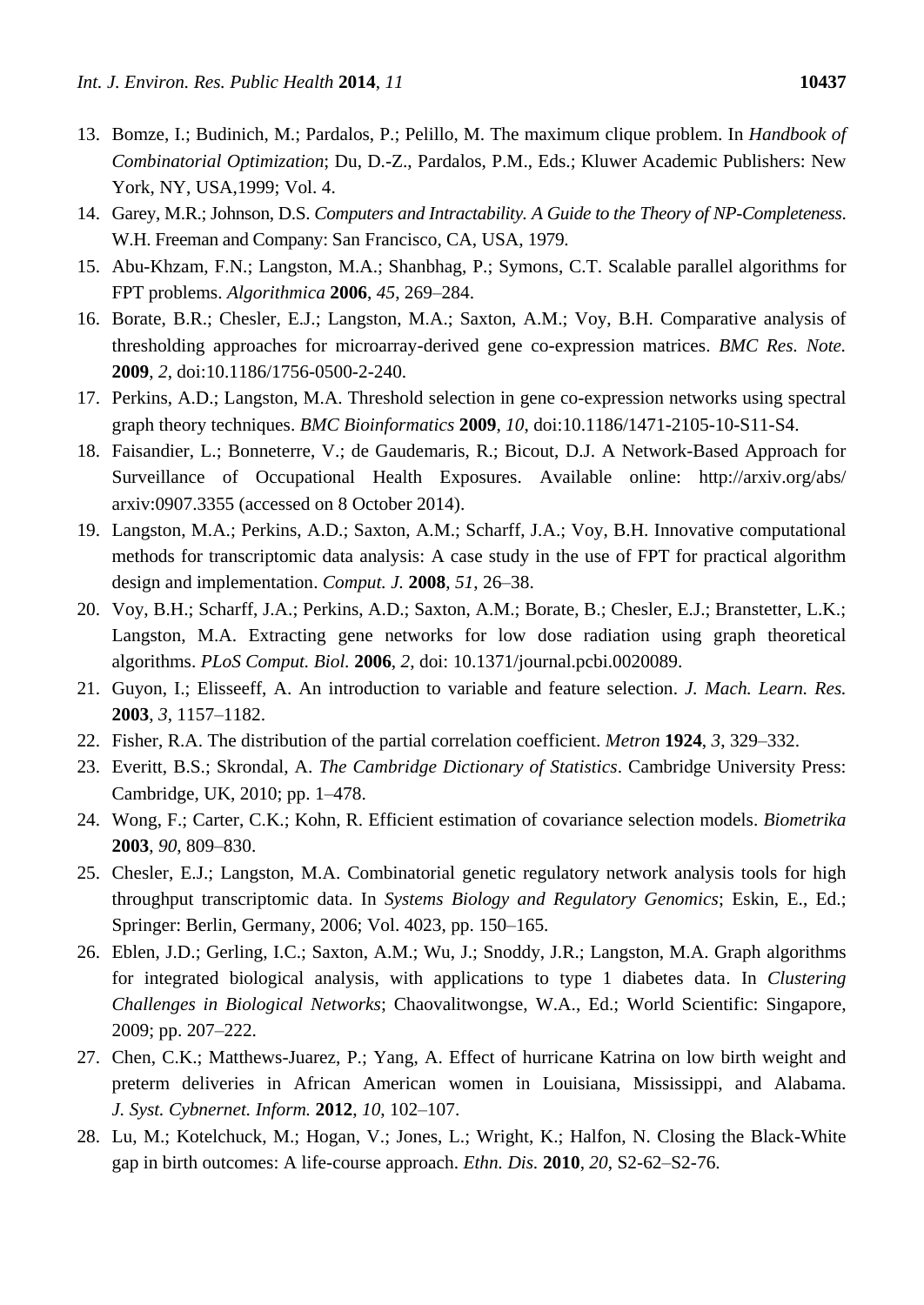- <span id="page-21-0"></span>29. Bryant, A.S.; Worjoloh, A.; Caughey, A.B.; Washington, A.E. Racial/ethnic disparities in obstetric outcomes and care: Prevalence and determinants. *Amer. J. Obstet. Gynecol.* **2010**, *202*, 335–343.
- 30. MacDorman, M.F.; Mathews, T. *Understanding Racial and Ethnic Disparities in U.S. Infant Mortality Rates*; National Center for Health Statistics: Hyattsville, MD, USA, 2011.
- <span id="page-21-1"></span>31. Payne-Sturges, D.; Gee, C. National environmental health measures for minority and low-income populations: Tracking social disparities in environmental health. *Environ. Res.* **2006**, *102*, 154–171.
- <span id="page-21-2"></span>32. Kershenbaum, A.D.; Langston, M.A.; Levine, R.S.; Saxton, A.M.; Oyana, T.J.; Kilbourne, B.J.; Rogers, G.L.; Gittner, L.; Backtash, S.H.; Matthews-Juarez, P.; Juarez, P.D. Exploration of premature birth rates using the public health exposome database and computational analysis methods. *Int. J. Environ. Res. Public Health* **2014**, to be submitted.
- <span id="page-21-3"></span>33. Levine, R.S.; Rust, G.; Aliyu, M.; Pisu, M.; Zoorob, R.; Goldzweig, I.; Juarez, P.; Husaini, B.; Hennekens, C.H. United States counties with low Black male mortality rates. *Amer. J. Med.* **2013**, *126*, 76–80.
- <span id="page-21-4"></span>34. Levine, R.S.; Kilbourne, B.J.; A, M.S.; Rogers, G.L.; Langston, M.A. Comparing social structures between communities with high and low Black male mortality. *Int. J. Environ. Res. Public Health* **2014**, to be submitted.
- <span id="page-21-5"></span>35. Aizer, A.A.; Wilhite, T.J.; Chen, M.H.; Graham, P.L.; Choueiri, T.K.; Hoffman, K.E.; Martin, N.E.; Trinh, Q.D.; Hu, J.C.; Nguyen, P.L. Lack of reduction in racial disparities in cancer-specific mortality over a 20-year period. *Cancer* **2014**, *120*, 1532–1539.
- 36. Howlader, N.; Noone, A.M.; Krapcho, M.; Garshell, J.; Miller, D.; Altekruse, S.F.; Kosary, C.L.; Yu, M.; Ruhl, J.; Tatalovich, Z.; *et al*. *SEER Cancer Statistics Review, 1975–2011*; National Cancer Institute: Bethesda, MD, USA, 2014.
- <span id="page-21-6"></span>37. Pruitt, K. *Too Many Cases, Too Many Deaths*; American Lung Association: Washington, D.C., USA, 2010.
- <span id="page-21-7"></span>38. Millsap, R.E. Confirmatory measurement model comparisons using latent means. *Multivariate Behav. Res.* **1991**, *26*, doi: 10.1207/s15327906mbr2603\_6.
- <span id="page-21-8"></span>39. Kilbourne, B.J.; Baktash, S.H.; Saxton, A.M.; G.L. Rogers, J.; Cao, G.; Langston, M.A.; Levine, R.S. Comparing the structure of health care and community SES to elucidate race and gender disparities in lung cancer mortality. *Int. J. Environ. Res. Public Health* **2014**, to be submitted.
- <span id="page-21-9"></span>40. Hennekens, C.H.; Buring, J.E. *Epidemiology in Medicine*; Little, Brown & Co.: Boston, MA, USA, 1987; pp. 1–383.
- <span id="page-21-10"></span>41. Chan, K.S.; Fowles, J.B.; Weiner, J.P. Electronic health records and the reliability and validity of quality measures: A review of the literature. *Med. Care Res. Rev.* **2010**, *67*, 503–527.
- 42. Hoffman, S.; Podgurski, A. The use and misuse of big medical data: Is bigger really better? *Amer. J. Law Med.* **2013**, *39*, 497–538.
- <span id="page-21-11"></span>43. Moscou, S.; Anderson, M.R.; Kaplan, J.B.; Valencia, L. Validity of racial/ethnic classifications in medical records data: An exploratory study. *Amer. J. Public Health* **2003**, *93*, 1084–1086.
- <span id="page-21-12"></span>44. Srebotnjak, T.; Mokdad, A.H.; Murray, J.J. A novel framework for validating and applying standardized small area measurement strategies. *Popul. Health Metrics* **2010**, *8*, 1–13.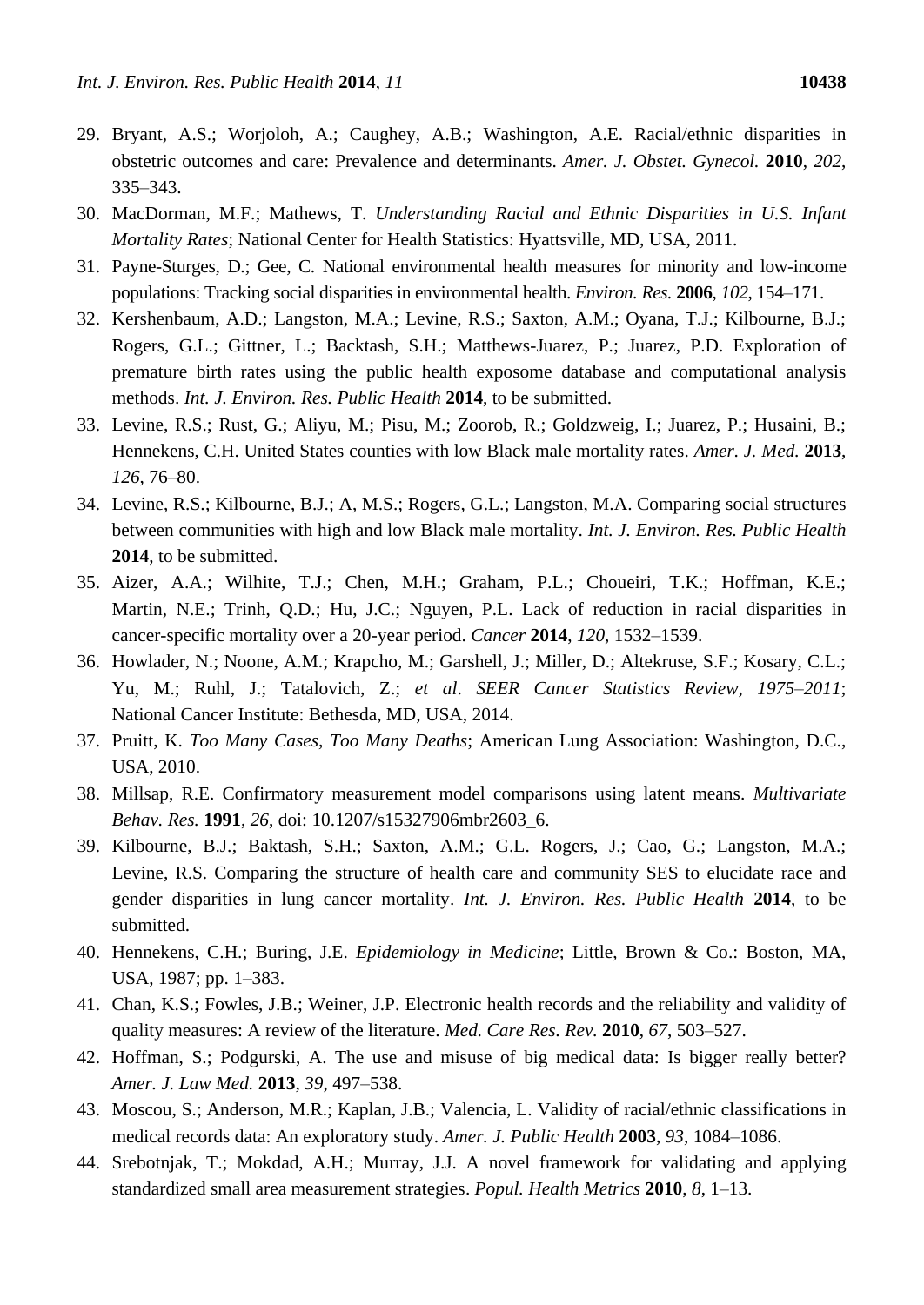- <span id="page-22-0"></span>45. Citro, C.; Kalton, G. *Using the American Community Survey: Benefits and Challenges*; The National Academies Press: Washington, DC, USA, 2007.
- <span id="page-22-1"></span>46. *Exposure Evaluation: Evaluating Environmental Contamination, Public Health Assessment Guidance Manual*; Agency for Toxic Substances and Disease Registry: Atlanta, GA, USA, 2005,  $5 - 1 - 5 - 25$ .
- <span id="page-22-2"></span>47. Arrandale, V.H.; Brauer, M.; Brook, J.R.; Brunekreef, B.; Gold, D.R.; London, S.J.; Miller, D.; Ozkaynak, H.; Ries, N.M.; Sears, M.R.; *et al*. Exposure assessment in cohort studies of childhood asthma. *Environ. Health Perspect.* **2011**, *119*, 591–597.
- <span id="page-22-3"></span>48. Geronimus, A.; Bound, J.; Neidert, J.A. On the Validity of Using Census Geocode Characteristics to Proxy Individual Socioeconomic Characteristics. *J. Amer. Statist. Assn.* **1996**, *91*, 529–537.
- <span id="page-22-4"></span>49. Krieger, N.; Chen, J.T.; Waterman, P.D.; Mah-Jabeen, S.; Subramanian, S.V.; Carson, R. Geocoding and monitoring of U.S. socioeconomic inequalities in mortality and cancer incidence: Does the choice of area-based measure and geographic level matter? *Amer. J. Epidemiol.* **2002**, *156*, 471–482.
- <span id="page-22-5"></span>50. Schwartz, S. The fallacy of the ecological fallacy: The potential misuse of a concept and the consequences. *Amer. J. Public Health* **1994**, *84*, 819–824.
- <span id="page-22-6"></span>51. Harrell, F.E., Jr; Lee, K.L.; Califf, R.M.; Pryor, D.B.; Rosati, R.A. Regression modelling strategies for improved prognostic prediction. *Stat. Med.* **1984**, *3*, 143–152.
- <span id="page-22-7"></span>52. Peduzzi, P.; Concato, J.; Kemper, E.; Holford, T.R.; Feinstein, A.R. A simulation study of the number of events per variable in logistic regression analysis. *J. Clin. Epidemiol.* **1996**, *12*, 1373–1379.
- <span id="page-22-8"></span>53. Gelman, A.; Hill, J.; Yajima, M. Why we (usually) don't have to worry about multiple comparisons. *J. Res. Educ. Effectiveness* **2012**, *5*, 189–211.
- <span id="page-22-9"></span>54. Genovese, C.R.; Roeder, K.; Wasserman, L. False discovery control with *p*-value weighting. *Biometrika* **2006**, *93*, 509–524.
- <span id="page-22-10"></span>55. Rubin, D.; Dudoit, S.; van der Laan, M.J. A Method to increase the power of multiple testing procedures through sample splitting. *Stat. Appl. Genet. Mol. Biol.* **2006**, *5*, doi: 10.2202/1544- 6115.1148.
- <span id="page-22-11"></span>56. Benjamini, Y.; Hochberg, Y. Controlling the false discovery rate: A practical and powerful approach to multiple testing. *J. Roy. Statist. Soc. Ser. B* **1995**, *57*, 289–300.
- <span id="page-22-12"></span>57. Genovese, C.R.; Wasserman, L. Operating characteristics and extensions of the false discovery rate procedure. *J. Roy. Statist. Soc. Ser. B* **2002**, *64*, 499–517.
- <span id="page-22-13"></span>58. McClellan, J.; King, M.C. Genetic heterogeneity in human disease. *Cell* **2010**, *141*, 210–217.

## **Appendix**

In the tables that follow, "Label" refers to a vertex label from one of the exemplar graphs. Such a label represents either a paraclique, a latent factor derived from a paraclique, or in rare instances a single variable. "Variables" denotes the number of variables encompassed by that label. "Meaning" briefly describes their composite meaning.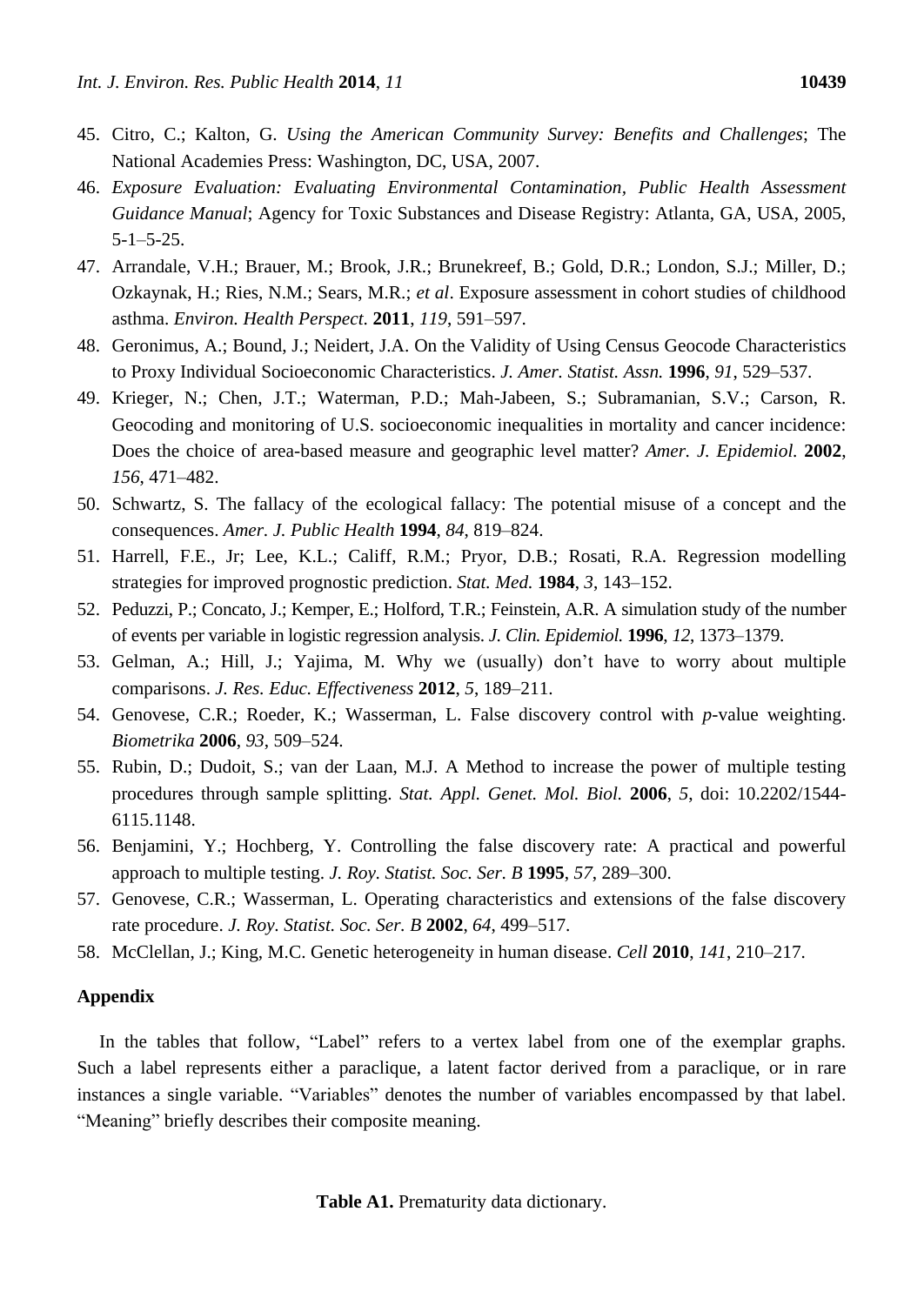| Label                   | <b>Variables</b> | <b>Meaning</b>                                                        |  |  |  |
|-------------------------|------------------|-----------------------------------------------------------------------|--|--|--|
| <b>B</b> POP            | 3                | black proportion and black isolation index                            |  |  |  |
| $DIAB + OBES$           | 4                | diabetes, obesity and inactivity rates                                |  |  |  |
| <b>DENTISTS+ INCOME</b> | 2                | per capita income and dentists private practice                       |  |  |  |
| <b>MARRIED</b>          | $\overline{2}$   | percentage married mothers                                            |  |  |  |
| <b>MCARE DIS+</b>       | 4                | medicare enrollment and disabled and white median household income    |  |  |  |
| <b>INCOME</b>           |                  |                                                                       |  |  |  |
| <b>MOTHER'S AGE</b>     | 2                | mother age and births to mothers over age 40                          |  |  |  |
| POLLUTION+ HEAT         | $\overline{2}$   | pollution heat index and normalized fine particulate matter           |  |  |  |
| <b>PREMATURITY</b>      |                  | logit of premature singleton birth proportion                         |  |  |  |
| <b>STD</b>              | $\overline{2}$   | diagnosed cases of sexually transmitted diseases per population size: |  |  |  |
|                         |                  | chlamydia and gonorrhea                                               |  |  |  |
| <b>UNINSURED</b>        | 2                | percent less than age 65 without health insurance, females and        |  |  |  |
|                         |                  | population total                                                      |  |  |  |

**Table A2.** Low Black mortality data dictionary.

| Label                               | <b>Variables</b>         | <b>Meaning</b>                                                          |
|-------------------------------------|--------------------------|-------------------------------------------------------------------------|
| % DEM                               | 3                        | percent voters registered as Democrats, voted Democrat in 2004          |
|                                     |                          | election and voted Democrat in 2008 election                            |
| <b>B EMP + MARRIED</b>              | 3                        | rate black males age 16-64 employed, percent blacks and black males     |
|                                     |                          | married                                                                 |
| $DIAB + OBES$                       | 3                        | percent residents diabetic and obese                                    |
|                                     |                          | number of days with temperatures at least 90 degrees,                   |
| <b>HEAT</b>                         | 5                        | average maximum temperature, average minimum temperature                |
|                                     |                          | and average land surface temperature                                    |
|                                     |                          | percent black and white adults with at least a four year degree,        |
| <b>HIGH SES</b>                     | 12                       | percent workers employed white collar occupations, median               |
|                                     |                          | household income and per capita income                                  |
| $HOSP CAP + USE$                    | 13                       | rates per 1000 residents: hospital admissions, inpatient and outpatient |
|                                     |                          | surgeries, operating room and hospital beds                             |
| <b>MD</b>                           | 8                        | rates per 1000 residents: primary and specialty care MD's involved in   |
|                                     |                          | patient care                                                            |
| <b>MD SPECIALISTS</b>               | 5                        | rates per 1000 residents: MD's including surgical specialists, thoracic |
|                                     |                          | surgeons and urologists                                                 |
| $SODAS$$ +                          | 3                        | average price 12 oz soda and average direct solar radiation in          |
| <b>SUNLIGHT</b>                     |                          | kilojoules per square meter                                             |
| <b>UNINSURED</b>                    | 3                        | percent population less than age 65 without health insurance            |
| $W$ HS $EDU + BLUE$                 | 3                        | percent female adults with only HS education and percent whites and     |
| <b>COLLAR</b>                       |                          | white males employed in blue collar occupations                         |
|                                     |                          | white infant mortality rate, percent low income residents residing more |
| W INF MORT $>1$<br><b>MILE GROC</b> | 3                        | than 1 mile from grocery and households with no vehicle more than       |
|                                     |                          | 1 mile from grocery                                                     |
| $W L EDU + PHYS$                    |                          | percent whites adults with less than HS education and percent           |
| <b>INACT</b>                        | $\overline{\mathcal{A}}$ | residents classified as physically inactive                             |
| $W$ POP + SEG                       | $\overline{2}$           | percent population non-Hispanic and white isolation index               |
|                                     | 7                        | percent total and males Medicaid eligible, households on foodstamps     |
| $W$ POV + PUB ASST                  |                          | and individuals less than age 18 in poverty                             |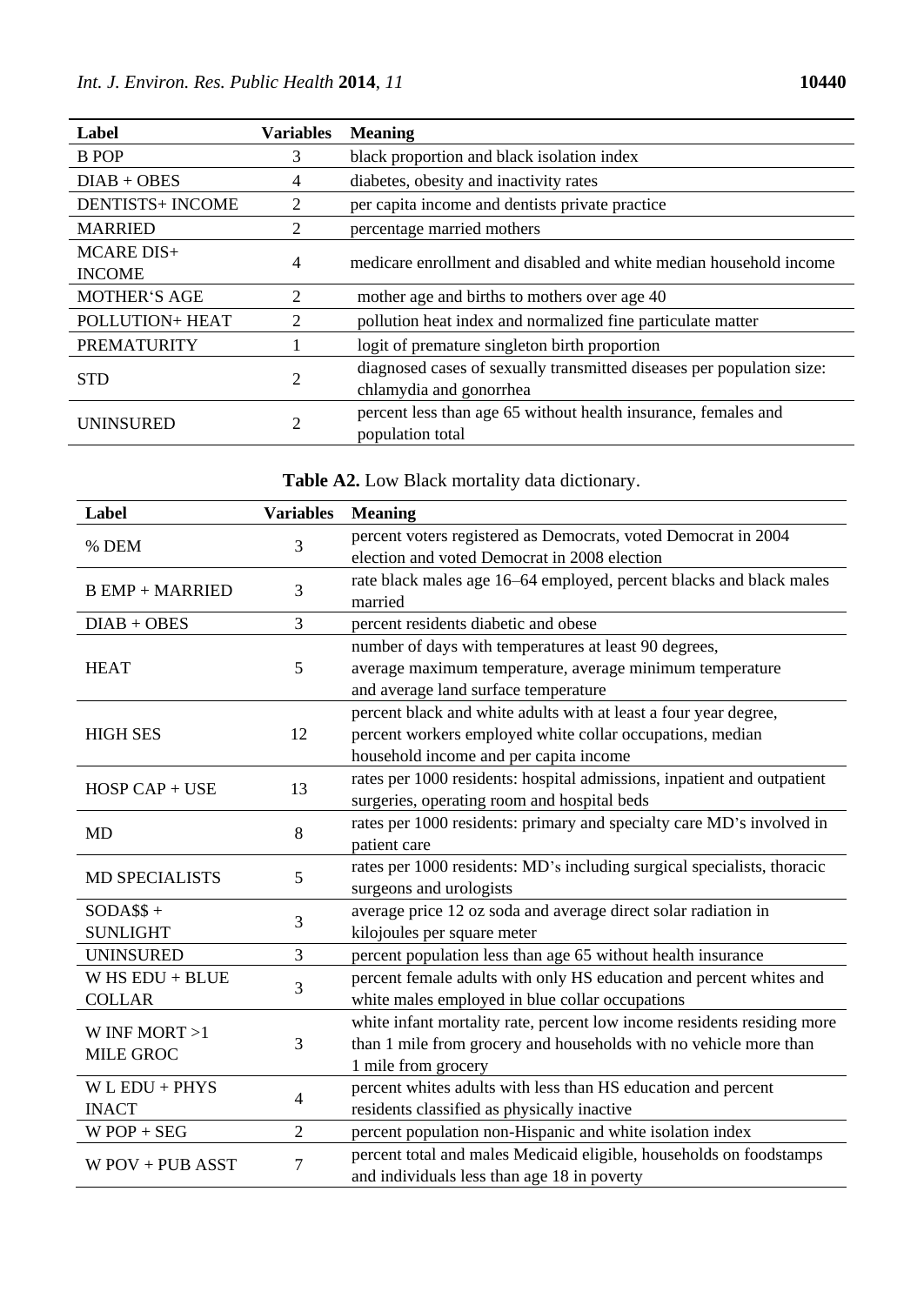| Label                 | <b>Variables</b>         | <b>Meaning</b>                                                             |
|-----------------------|--------------------------|----------------------------------------------------------------------------|
| %W RENTERS            | 2                        | percent white households renters                                           |
| <b>AIR POLLUTION</b>  | $\overline{4}$           | particulate matter pollution, nitrous and nitrogen oxides                  |
| <b>B H EDU</b>        | 3                        | percent black adults with at least a four year degree                      |
| <b>B HH INCOME +</b>  |                          | median black household income, rate per 1000 residents MD's in             |
| $MD'S + DIMING$       | $\mathfrak{S}$           | private practice and MD's in other specialties, and percent restaurants    |
|                       |                          | full service                                                               |
| <b>B INF MORT +</b>   |                          | rate per 1000 residents midwives and recreational facilities,              |
| MIDWIVES +            | $\overline{\mathcal{A}}$ | black infant mortality rate and percent change in households               |
| <b>OTHER</b>          |                          | on foodstamps                                                              |
| $GRP$ HOME + W        | 3                        | percent population in group homes, white unemployment rate and rate        |
| <b>UNEMP</b>          |                          | per 1000 residents long term care beds                                     |
| HEALTH +              | 4                        | average subjective health for residents and percent population             |
| <b>DISABILITY</b>     |                          | qualifying for social security disability                                  |
|                       |                          | percent population non-Hispanic Asian, percent Hispanic households         |
| $HISP$ WLTH $+$ ETH   |                          | owning homes valued more than 400 percent median U.S. value,               |
| <b>POP</b>            | 4                        | percent population older than age 18, non English speakers and             |
|                       |                          | percent population foreign born                                            |
| <b>MED CARE USE</b>   | 8                        | rates per 1000 residents: hospital admissions, inpatient and outpatient    |
|                       |                          | surgeries, operating rooms and intensive care beds                         |
| <b>MIXED MD SPEC1</b> | 13                       | rates per 1000 residents: total active MD's, specialists (e.g., neurology, |
|                       |                          | cardiology, surgical specialists and pathologists)                         |
| MIXED MD SPEC2        | 7                        | rates per 1000 residents: office based MD's, pediatricians, internists,    |
|                       |                          | psychiatrists, child psychiatrists and white per capita income             |
| <b>MIXED MD SPEC3</b> | 4                        | rates per 1000: MD diagnostic radiologists, orthopedic surgeons,           |
|                       |                          | gastroenterologists and anesthesiologists                                  |
|                       |                          | percent population non-Hispanic Pacific Islanders and percent black        |
| PI POP WLTH           | 3                        | and white households owning homes valued more than 400 percent             |
|                       |                          | median U.S. value                                                          |
| W CLG EDU             | $\overline{2}$           | percent white adults with at least a four year degree                      |
| $W$ HS $EDU + BLUE$   | 3                        | percent total white and white male workers employed in blue collar         |
| <b>COLLAR</b>         |                          | occupations and percent adult males with HS education only                 |
| <b>WLEDU</b>          | 3                        | percent white adults with less than HS education                           |
| <b>W MARRIED</b>      | $\overline{2}$           | percent white and white females married                                    |
| $W + ALL HH INC +$    |                          | white and total median household income and rate per 1000                  |
| <b>DENTISTS</b>       | 4                        | residents active dentists                                                  |

**Table A3.** High Black mortality data dictionary.

## **Table A4.** Black male high lung cancer data dictionary.

| Label           | Variables Meaning |                                                                   |
|-----------------|-------------------|-------------------------------------------------------------------|
| %DEM            |                   | percent voters registered or voted Democratic 2004–2008           |
| $%$ REP         |                   | percent voters registered or voted Republican 2004–2008           |
| $AGE + AGE$     |                   | median age female, white non-Hispanic, non-Hispanic male, percent |
| <b>DISABLED</b> |                   | medicare enrolled aged, disabled, percent white males age 65 plus |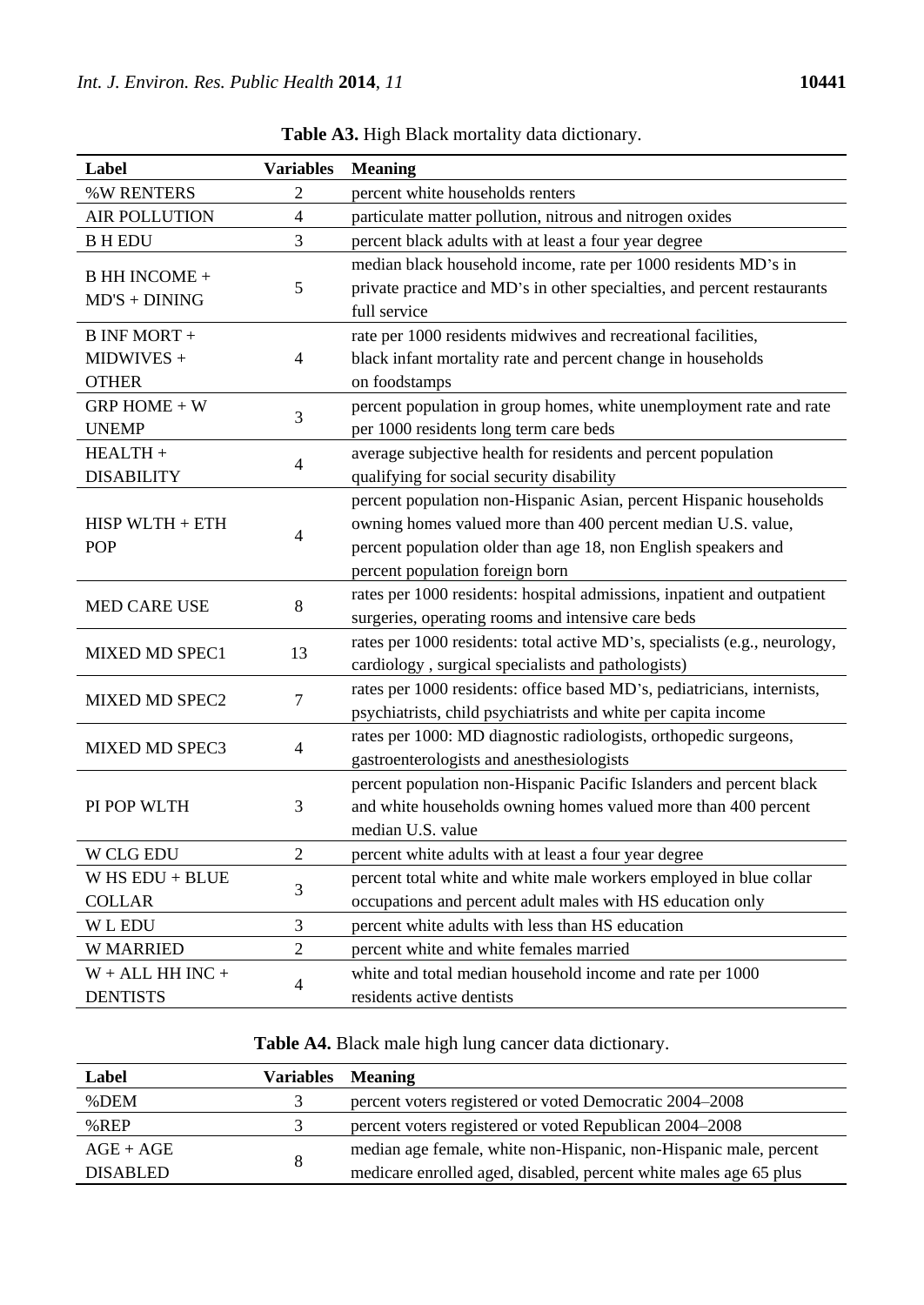| Label                 | <b>Variables</b> | <b>Meaning</b>                                                         |  |  |
|-----------------------|------------------|------------------------------------------------------------------------|--|--|
|                       |                  | rate black low education, education less than HS in blacks, education  |  |  |
| <b>BLEDU</b>          | 4                | low black female and male                                              |  |  |
| $B POP + SEG + LBW$   | $\overline{4}$   | black isolation index 2000, low birth weight, percent non-Hispanic     |  |  |
|                       |                  | blacks 2008, percent black/African-American population                 |  |  |
|                       |                  | rate unmarried, percent free lunch, poverty less than age 18,          |  |  |
| DEP CHILD POV         | 9                | foodstamp recipients; medicaid eligible female/male/total,             |  |  |
|                       |                  | poverty rate under age 18                                              |  |  |
| $DIAB + OBES +$       | $\overline{4}$   | percent diabetes in adults, percent obese adults, adjusted percent     |  |  |
| <b>INACTIV</b>        |                  | inactive, age-adjusted obesity 2009                                    |  |  |
| <b>ELD POP</b>        | 3                | percent residents over age 65, eligible for Medicare and               |  |  |
|                       |                  | Medicare disability                                                    |  |  |
| <b>HOSP BEDS</b>      | 3                | rate hospital beds: licensed, community hospital, hospital,            |  |  |
|                       |                  | licensed short term, short term, total inpatient                       |  |  |
| <b>HOSP SURG</b>      | $\overline{3}$   | rate operating rooms, intensive care beds, medical-surgical adult beds |  |  |
|                       |                  | percent low literacy, percent low income over 10 miles to store 2006,  |  |  |
| LOW LIT MI GROC       | 3                | percent households no car over 1 mile to store 2006, percent low       |  |  |
|                       |                  | income more than 10 miles to store 2006                                |  |  |
| <b>MED CARE USE 1</b> | 5                | rates per 1000 residents: outpatient visits, outpatient and total      |  |  |
|                       |                  | surgeries, medical-surgical pediatric beds                             |  |  |
| <b>MED CARE USE 2</b> | 3                | rates per 1000 residents: community hospital admission,                |  |  |
|                       |                  | hospital admission, short term hospital admission                      |  |  |
| <b>MED SERV MIXED</b> | 4                | rate total MD's family medicine, cardiology intensive care beds,       |  |  |
|                       |                  | neonatal intensive beds, total thoracic surgery beds                   |  |  |
| MIXED MD SPEC1        | 27               | rate mixed medical specialties                                         |  |  |
| <b>MIXED MD SPEC2</b> |                  | rate per 1000 residents: MDs, gastroenterologists, ob-gynecologists,   |  |  |
|                       | 6                | opthomologists and otoloryngologists                                   |  |  |

**Table A4.** *Cont.*

# **Table A5.** White male high lung cancer data dictionary.

| Label                 | <b>Variables</b> | <b>Meaning</b>                                                      |
|-----------------------|------------------|---------------------------------------------------------------------|
| %DEM                  | 3                | percent voters registered or voted Democratic 2004-2008             |
| %REP                  | 3                | percent voters registered or voted Republican 2004–2008             |
|                       |                  | black isolation index 2000, low birth weight, percent non-Hispanic  |
| $B POP + LBW$         | 6                | blacks 2008, percent black/African-American population,             |
|                       |                  | unmarried and very low birth weight                                 |
| $B POP + SEG$         | 3                | black isolation index 2000, percent non-Hispanic blacks 2008,       |
|                       |                  | percent black/African-American population                           |
| <b>HOSP BEDS</b>      | 5                | rate hospital beds: licensed, community hospital, hospital,         |
|                       |                  | licensed short term, short term and total inpatient                 |
| $MD$ SPEC +           | 3                | rate total neurosurgery, neonatal intensive beds and total thoracic |
| <b>NEONATAL</b>       |                  | surgery total patient care                                          |
| <b>MED CARE USE 1</b> |                  | rate hospital admission: community hospital, hospital, short term   |
|                       | 6                | hospital. surgical operations: inpatient, outpatient, total         |
| MIXED MD SPEC1        |                  | rate MDs in patient care 2005, office based on non-office based     |
|                       | 10               | and some specialties                                                |